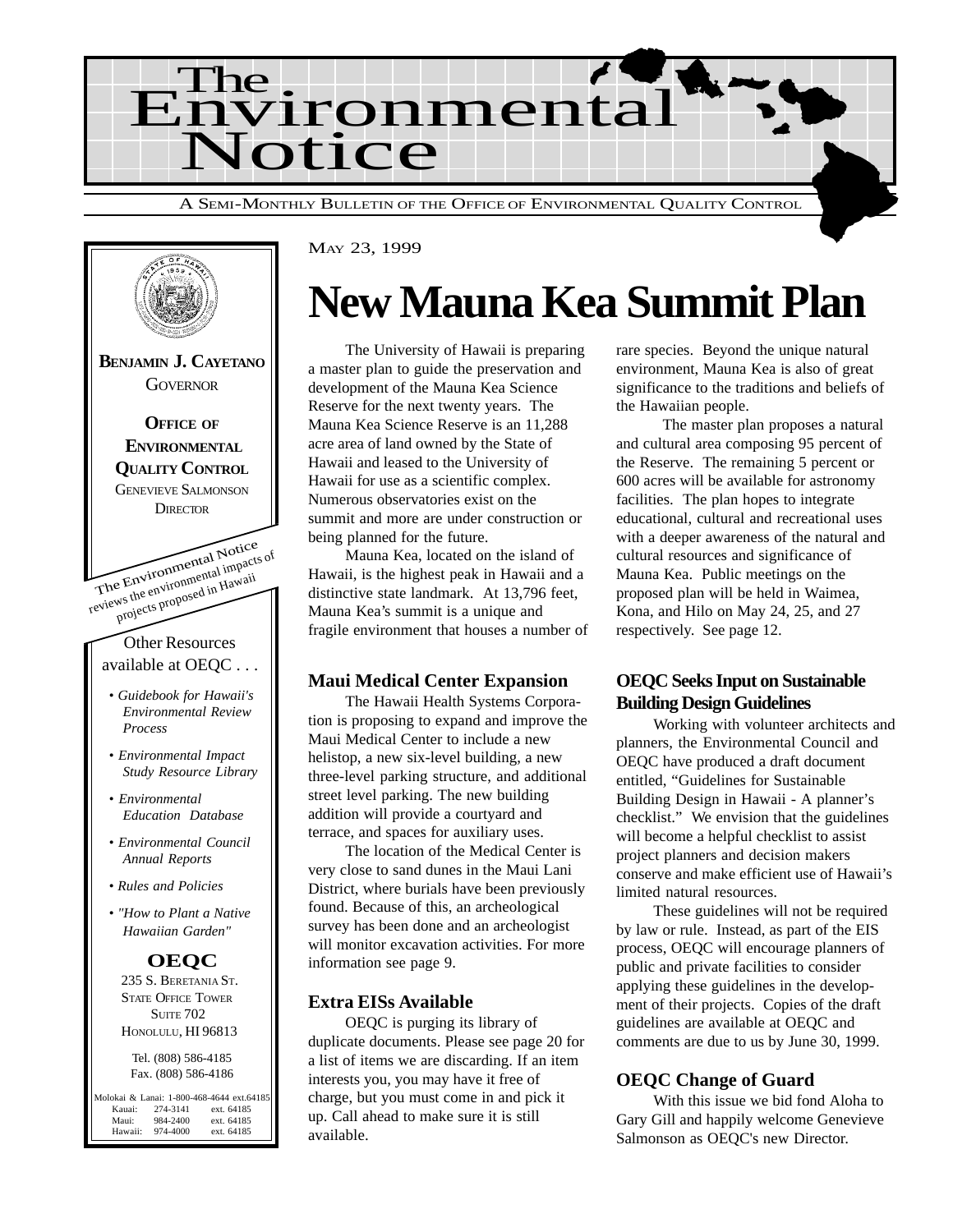# Table of Contents

#### MAY 23, 1999

#### **1** Oahu Notices

| <b>Draft Environmental Assessments</b>  |  |
|-----------------------------------------|--|
|                                         |  |
|                                         |  |
|                                         |  |
|                                         |  |
| <b>Final Environmental Assessments/</b> |  |

#### **Findings of No Significant Impacts (FONSI)**

| <b>FINAINES OF NO SIGNIFICANT IMPACTS (FOINSI)</b> |
|----------------------------------------------------|
| (5) Kalaheo Avenue Reconstructed Sewer Project 5   |
|                                                    |

#### **National Environmental Policy Act**

| (7) Replacement Shoreline Stabilization System, USS Arizona |
|-------------------------------------------------------------|
|                                                             |
|                                                             |

| <b>Previously Published Projects Pending Public Comments</b> |  |
|--------------------------------------------------------------|--|
|                                                              |  |
|                                                              |  |

#### **5 Maui Notices**

#### **Draft Environmental Assessments**

| (1) Maui Memorial Medical Center Expansion Improvements  9       |  |
|------------------------------------------------------------------|--|
| <b>Final Environmental Assessments/</b>                          |  |
| <b>Findings of No Significant Impacts (FONSI)</b>                |  |
|                                                                  |  |
| (3) Pu'u Kukui Watershed Management Area Partnership Program  10 |  |
|                                                                  |  |

| <b>Previously Published Projects Pending Public Comments</b> |  |
|--------------------------------------------------------------|--|
|                                                              |  |

#### 6 **Hawaii Notices**

| <b>Draft Environmental Assessments</b><br>(1) Kohala Mountains Streamgage Reconstruction  11 |  |
|----------------------------------------------------------------------------------------------|--|
| <b>Environmental Impact Statement Preparation Notices</b>                                    |  |
| <b>Previously Published Projects Pending Public Comments</b>                                 |  |
|                                                                                              |  |

#### 7 **Kauai Notices**

**Previously Published Projects Pending Public Comments** [Draft Environmental Assessments .................................................... 13](#page-12-0)

#### s **Shoreline Notices**

#### f **Conservation District Notices**

|--|--|--|

#### ^ **Coastal Zone News**

| (1) Lower Honoapiilani Road Improvements, Phase III, Box Drain |  |
|----------------------------------------------------------------|--|
|                                                                |  |
|                                                                |  |

#### V **Pollution Control Permits**

#### ' **Environmental Council Notices**

Tentative Environmental Council Meetings ........................................ 16

#### S **Federal Notices**

| Transportation Equity Act (TEA-21) Grants Competition  18             |
|-----------------------------------------------------------------------|
|                                                                       |
|                                                                       |
| Genetically Modified Organism Permit Issuance: Bacillus thuringiensis |
|                                                                       |
|                                                                       |
|                                                                       |

#### ( **Letters of Notice**

|--|

#### *¥* Announcements

*OEQC intends to make the information in this bulletin accessible to everyone. Individuals that require this material in a different format (such as large type or braille), should contact our office for assistance.*

| The Environmental Notice | <b>Office of Environmental Quality Control</b> | Page 2 |
|--------------------------|------------------------------------------------|--------|
|                          |                                                |        |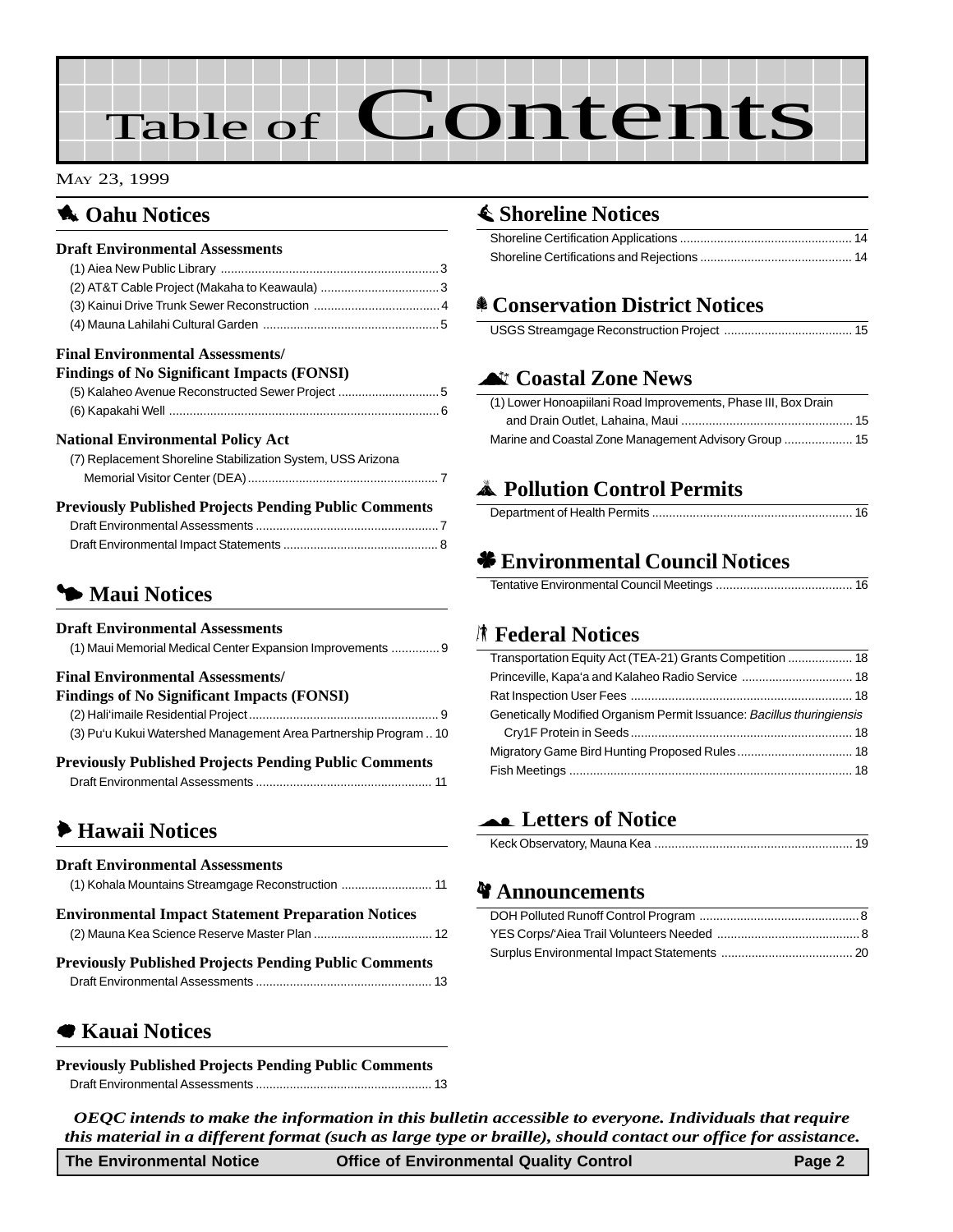## **Oahu Notices**

### **Draft Environmental Assessments**

**2**

### 1

#### **(1) Aiea New Public Library**

| District:                         | Ewa                                      |
|-----------------------------------|------------------------------------------|
| TMK:                              | $9-9-05:10$ and 25                       |
| Applicant:                        | Department of Accounting and             |
|                                   | <b>General Services</b>                  |
|                                   | 1151 Punchbowl Street, Room              |
|                                   | 430                                      |
|                                   | Honolulu, Hawaii 96813                   |
|                                   | Contact: Ralph Morita (586-0486)         |
| <b>Approving Agency/Accepting</b> |                                          |
| <b>Authority:</b>                 | Same as above.                           |
| <b>Consultant:</b>                | Kajioka Yamachi Architects, Inc./PBR     |
|                                   | Hawaii                                   |
|                                   | 934 Pumehana Street                      |
|                                   | Honolulu, Hawaii 96826                   |
|                                   | Contact: Garrick Yama (949-7770)         |
| <b>Public Comment</b>             |                                          |
| <b>Deadline:</b>                  | June 22, 1999                            |
| Status:                           | DEA First Notice pending public comment. |
|                                   | Address comments to the applicant with   |
|                                   | copies to the consultant and OEQC.       |

**Permits**

**Required**: Grading and building permits

The existing Aiea Public Library is a 10,724 square foot facility located at the intersection of Moanalua Road and Heleconia Street in Aiea, Oahu, Hawaii. This site comprises 34,425 square feet with little or no room for future expansion. According to the Hawaii State Public Library System (HSPLS), inadequacies of the existing Aiea Public Library include: lack of parking (25 stalls); poor lighting; shortage of electrical outlets; inadequate disability accessibility; small meeting room size and limited usage due to severe parking problems; location proximate to commercial areas.

This high level use and inadequacy of library facilities impact the public's ability to efficiently use the Aiea Public Library as presently functioning.

The selected site determined by the feasibility analysis is described as TMK 9-9-05:25 located between Kulawea Street and Aiea Stream on property previously utilized by the Aiea Sugar Mill. The proposed new Aiea Public Library project will require acquisition of the subject property by the State. The library building is envisioned to have an interior area of approximately 15,000 to 20,000 square feet on one story.

Building architecture will be low rise and integrated into the surrounding neighborhood and existing topography. Outdoor spaces could also be incorporated into the building design to provide covered outdoor reading "rooms."

**1**

**7**

**Programmed Spaces**. The library is to consist of one level and would include the following major elements: Reading room; computer room for public and HSPLS staff training; a circulation desk; reference desks; book drops with size adequate for book truck entry; meeting room with accessibility from parking lot and accessibility to restrooms with disabled stalls; a parking lot with adequate stalls; staff offices and support rooms.

### 1 **(2) AT&T Cable Project (Makaha to Keawaula)**

| District:                         | Waianae                                 |
|-----------------------------------|-----------------------------------------|
| TMK:                              | $8-4, 8-1$                              |
| Applicant:                        | AT&T                                    |
|                                   | 1431 N. Market Blvd., Suite 9           |
|                                   | Sacramento, CA 95834-1942               |
|                                   | Contact: Kevin Lorenzini (916-928-0944) |
| <b>Approving Agency/Accepting</b> |                                         |
| <b>Authority:</b>                 | Department of Transportation            |
|                                   | 869 Punchbowl Street                    |
|                                   | Honolulu, Hawaii 96813-5097             |
|                                   | Contact: Michael Amuro (692-7332)       |
|                                   |                                         |

MAY 23, 1999

**5**

**3**

**6**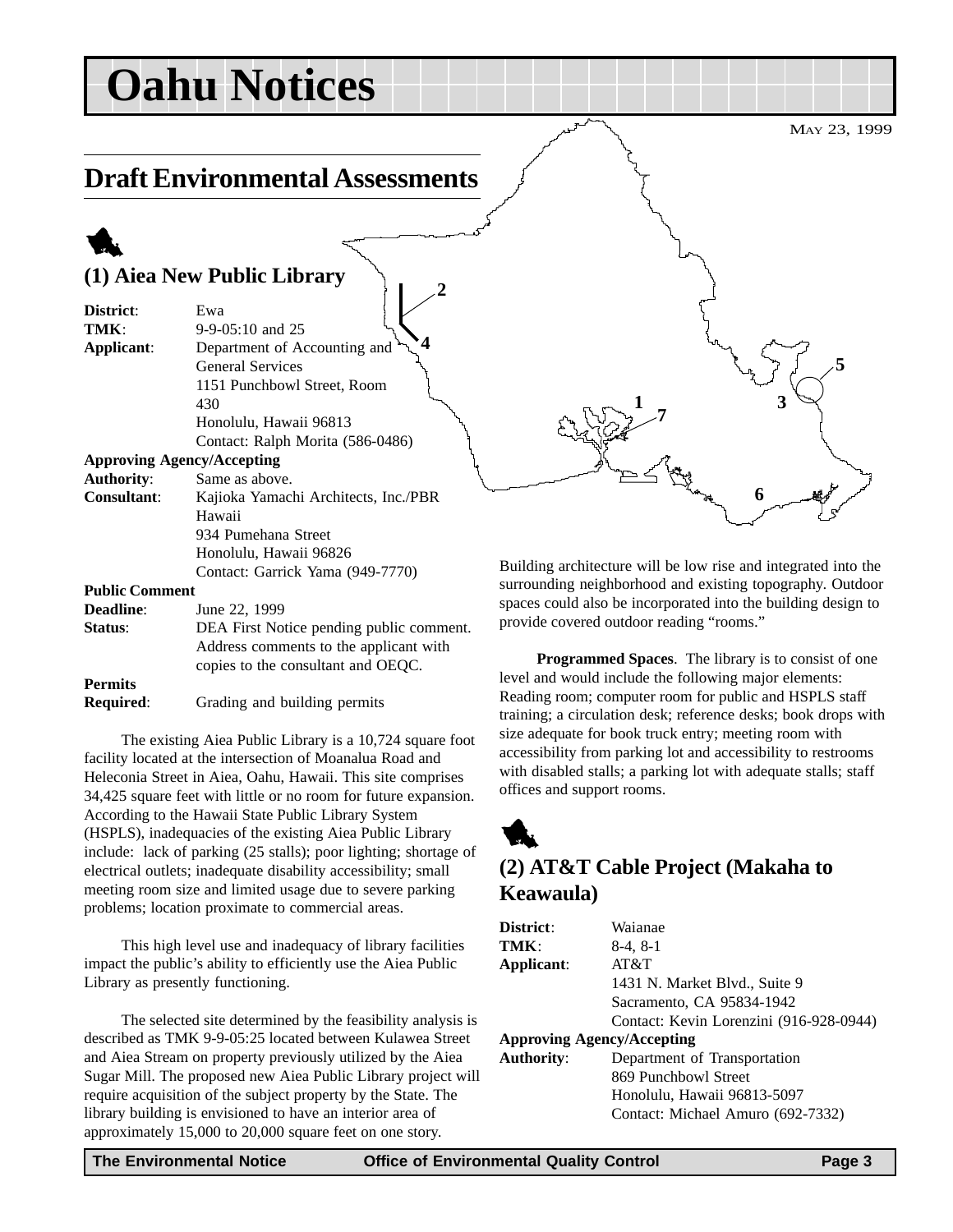## <span id="page-3-0"></span>**Oahu Notices**

#### MAY 23, 1999

| Consultant:                        | Townscape, Inc.<br>900 Fort Street Mall, Suite 800<br>Honolulu, Hawaii 96813                                                                                             |
|------------------------------------|--------------------------------------------------------------------------------------------------------------------------------------------------------------------------|
|                                    | Contact: Joanne Hiramatsu (536-6999)                                                                                                                                     |
| <b>Public Comment</b>              |                                                                                                                                                                          |
| Deadline:                          | June 22, 1999                                                                                                                                                            |
| Status:                            | DEA First Notice pending public comment.<br>Address comments to the applicant with<br>copies to the approving agency or accepting<br>authority, the consultant and OEQC. |
| <b>Permits</b><br><b>Required:</b> | Building, possible SSV, DOT route<br>approval, State Parks right-of-entry                                                                                                |

AT&T is planning to install an underground fiberoptic cable in the Farrington Highway right-of-way and existing utilities easements to connect their Makaha Cable Station to their Keawaula Cable Station in the Waianae District. The distance between the Makaha and Keawaula Cable Stations is approximately 5.7 miles. At the Makaha Cable Station, the cable will connect to an existing manhole located on the makai side of Farrington Highway. The cable will then be pulled through an existing spare duct to connect to the cable station. At the Keawaula Cable Station, an existing spare duct from Farrington Highway to the cable station will also be used to house the new fiberoptic cable. Thus, no trenching will be needed for these two sections of the alignment. All other sections of the alignment will be constructed within the State highway right-of-way or existing utilities easements.

Construction of this system will typically require a 2 foot wide trench that is approximately 4 feet deep. Within the trench, a 5-inch conduit containing four 1-1/2-inch inner ducts will be buried at a minimum depth of four feet and concrete encased. AT&T will utilize one of the four inner ducts to pull one fiberoptic cable. The remaining three ducts will be spares.

The project will not have long-term adverse impacts. The cable alignment area does not contain any rare or endangered plant or animal species; the project will not adversely affect population growth, social-economic trends, or land uses; and the entire alignment has been previously disturbed by construction activities for the highway and other underground utilities systems. Long-term positive impacts will be associated with upgraded services for customers.

Although there were no archaeological sites of significance along the cable route, there are four sensitive areas where there is a probability of subsurface archaeological resources. Three of these areas occur along the proposed route. Thus, an archaeologist will be on site to monitor activities in the event that archaeological resources are uncovered.

Short-term impacts will be related to construction operations. During construction of the project, a traffic control plan will be needed to facilitate traffic movement. Noise and air quality impacts will be mitigated through the implementation of noise and air pollution procedures regulated by the State and County. Short-term direct and indirect construction jobs will be generated during the construction of the project.



#### **(3) Kainui Drive Trunk Sewer Reconstruction**

| District:                         | Koolaupoko                                |
|-----------------------------------|-------------------------------------------|
| TMK:                              | 4-3-75, 76, 78, 79 and 80                 |
| Applicant:                        | City and County of Honolulu               |
|                                   | Department of Design and Construction     |
|                                   | 650 South King Street                     |
|                                   | Honolulu, Hawaii 96813                    |
|                                   | Contact: Carl Arakaki (523-4671)          |
| <b>Approving Agency/Accepting</b> |                                           |
| <b>Authority:</b>                 | Same as above.                            |
| <b>Consultant:</b>                | Shimabukuro, Endo & Yoshizaki, Inc.       |
|                                   | 1126 12th Avenue, Room 309                |
|                                   | Honolulu, Hawaii 96816                    |
|                                   | Contact: Howard Endo (737-1875)           |
| <b>Public Comment</b>             |                                           |
| Deadline:                         | June 22, 1999                             |
| Status:                           | DEA First Notice pending public comment.  |
|                                   | Address comments to the applicant with    |
|                                   | copies to the consultant and OEQC.        |
| <b>Permits</b>                    | Street usage, trenching, NPDES, discharge |
| Required:                         | effluent, dewatering, noise               |
|                                   |                                           |

The City Department of Environmental Services proposes to rehabilitate approximately 3,350 feet of its existing deteriorated 48-inch Kainui Drive Trunk Sewer in Kailua with 45.5-inch cured-in-place pipe (CIPP) liner from Kaha Street to Oneawa Street. The project will also rehabilitate the interiors of 9 existing deteriorated sewer manholes. The CIPP rehabilitation method is a trenchless method of sewer line rehabilitation and of all the alternatives considered, this alternative is the most cost-effective and will cause the least disruption to traffic and access to properties along Kainui Drive. It will also cause the least inconvenience to residents and to street users. The project will have no significant impact on the environment. Potential short term impacts will occur related to construction activities. Trenching and dewatering for access into four CIPP inversion manholes and for bypass piping of the Trunk Sewer and sewer laterals will be required. Trenching will cause lane closures and traffic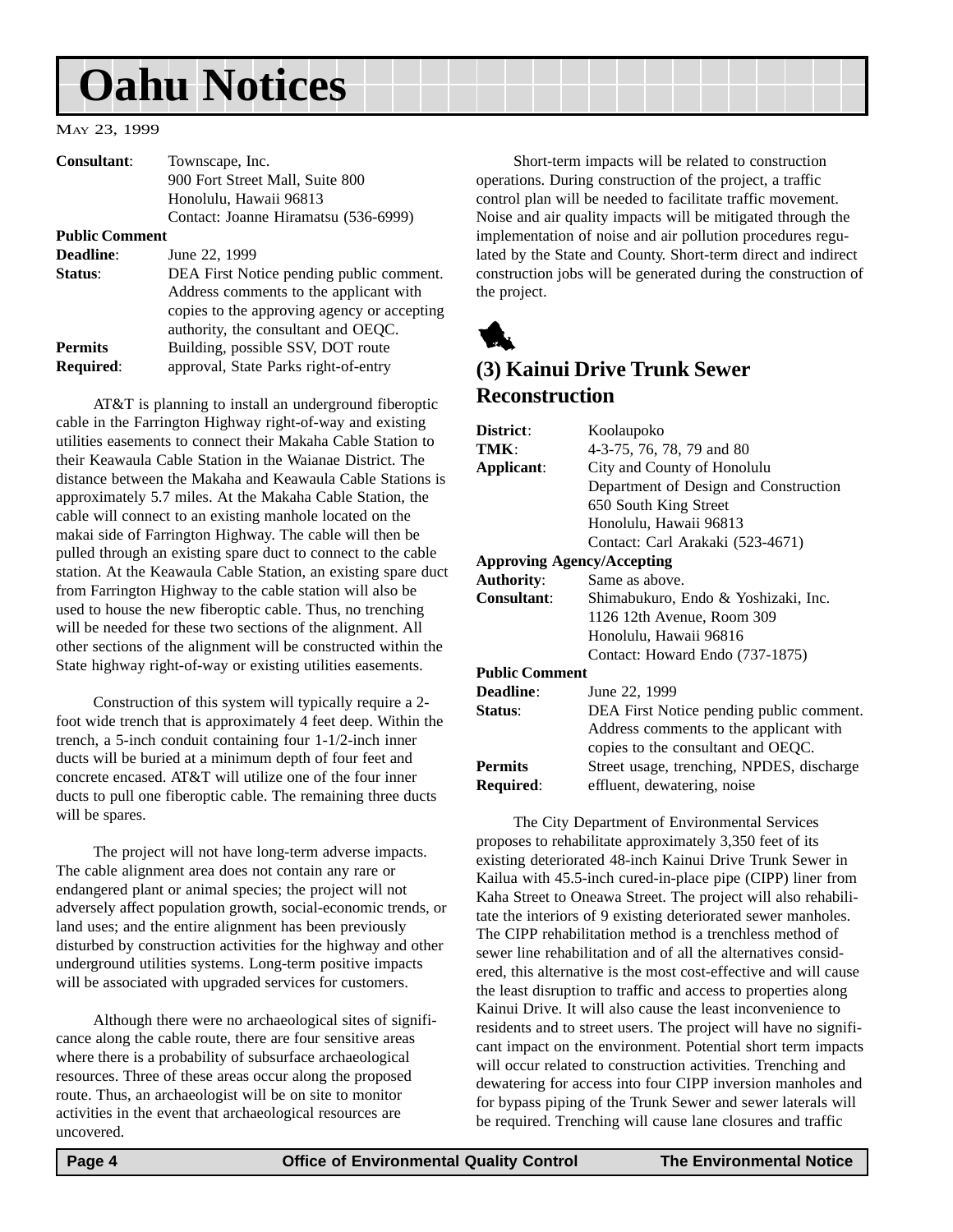<span id="page-4-0"></span>

MAY 23, 1999

will be impacted by detours. Motorists will be rerouted around the Kainui Drive work areas during CIPP inversion work. Operation of construction equipment will temporarily effect dust, noise, and exhaust emission levels. Increase in odors may result during the CIPP inversion process. Human burials may be present. All work will be performed in the City street-right-of-way and easement. Environmental impacts caused by the project will be mitigated by complying with applicable City, State and Federal standards, guidelines and permit requirements. The public will be notified at least two weeks prior to the commencement of CIPP rehabilitation work. There will be no long term negative impacts. The project construction is anticipated to begin mid 2000 and is estimated to be completed in 6 months in late 2000. The estimated construction cost is \$4,500,000. Funding will be provided by the City and County of Honolulu.



#### **(4) Mauna Lahilahi Cultural Garden**

| District:             | Waianae                                  |
|-----------------------|------------------------------------------|
| TMK:                  | $8-4-01:08$ (por.)                       |
| Applicant:            | City and County of Honolulu              |
|                       | Department of Design and Construction    |
|                       | 650 South King Street, 9th Floor         |
|                       | Honolulu, Hawaii 96813                   |
|                       | Contact: Don Griffin (527-6324)          |
|                       | <b>Approving Agency/Accepting</b>        |
| <b>Authority:</b>     | Same as above.                           |
| Consultant:           | PBR Hawaii                               |
|                       | 1001 Bishop Street, Pacific Tower #650   |
|                       | Honolulu, Hawaii 96813                   |
|                       | Contact: Yukie Ohashi (521-5631)         |
| <b>Public Comment</b> |                                          |
| <b>Deadline:</b>      | June 22, 1999                            |
| Status:               | DEA First Notice pending public comment. |
|                       | Address comments to the applicant with   |
|                       | copies to the consultant and OEQC.       |
| <b>Permits</b>        |                                          |
| Required:             | SMA use permit                           |

Mauna Lahilahi is a prominent landmark along the Waianae coastline. The proposed Cultural Garden would serve as a gathering place for the elders, or kupuna, of the community. The 5.4 acre site (previously used as a residential estate) is on a peninsula and is bounded to the north by Lahilahi Street and residential properties, on the south by the 231 feet high Mauna Lahilahi, and to the east and the west by the ocean. The entrance to the project is from Farrington Highway and Lahilahi Street. Presently, the park is not open to the public and is secured by a locked gate.

The Master Plan was prepared though collaboration with the community. Its development will ensure that the long range use of the property will be consistent with surrounding land uses and provide the necessary cultural and recreational facilities desired by the community.

The primary objective of the development of the Master plan improvements is to create a gathering place to perpetuate the Hawaiian culture. The cultural garden will provide a setting for the community elders to pass on their knowledge, especially to the youth of the Waianae coast, as well as to provide a setting for the practice of the arts and crafts of the Hawaiian culture. Built structures will be kept to a minimum and will include an open air pavilion and a restroom. An outdoor shower will be placed nearby the restroom. Landscape improvements include mauka and makai medicinal gardens, a few new coconut palms, native trees and a grass lawn. Some existing trees will be kept and additional screening plants are used along the property line of the adjacent tennis courts and condominium. Parking and a new driveway will be provided.

All work could be completed within twelve to eighteen months. The total cost for the park improvements is estimated to be \$765,000.

### **Final Environmental Assessments/Findings of No Significant Impacts (FONSI)**

### 1

#### **(5) Kalaheo Avenue Reconstructed Sewer Project**

| District:                         | Koolaupoko                                  |
|-----------------------------------|---------------------------------------------|
| TMK:                              | 4-2-18 to 20; 4-3-11 to 30, 69, 70, 75, 80, |
|                                   | 83; 4-4-2 to 5, 11, 23, 27                  |
| Applicant:                        | City and County of Honolulu                 |
|                                   | Department of Design and Construction       |
|                                   | 650 South King Street                       |
|                                   | Honolulu, Hawaii 96813                      |
|                                   | Contact: Mr. Glenn Okita (527-5829)         |
| <b>Approving Agency/Accepting</b> |                                             |
| <b>Authority:</b>                 | Same as above.                              |
| Consultant:                       | ParEn Inc. dba Park Engineering             |
|                                   | 567 South King Street, Suite 300            |
|                                   | Honolulu, Hawaii 96813                      |
|                                   | Contact: Derrick Elfalan (531-1676)         |
|                                   |                                             |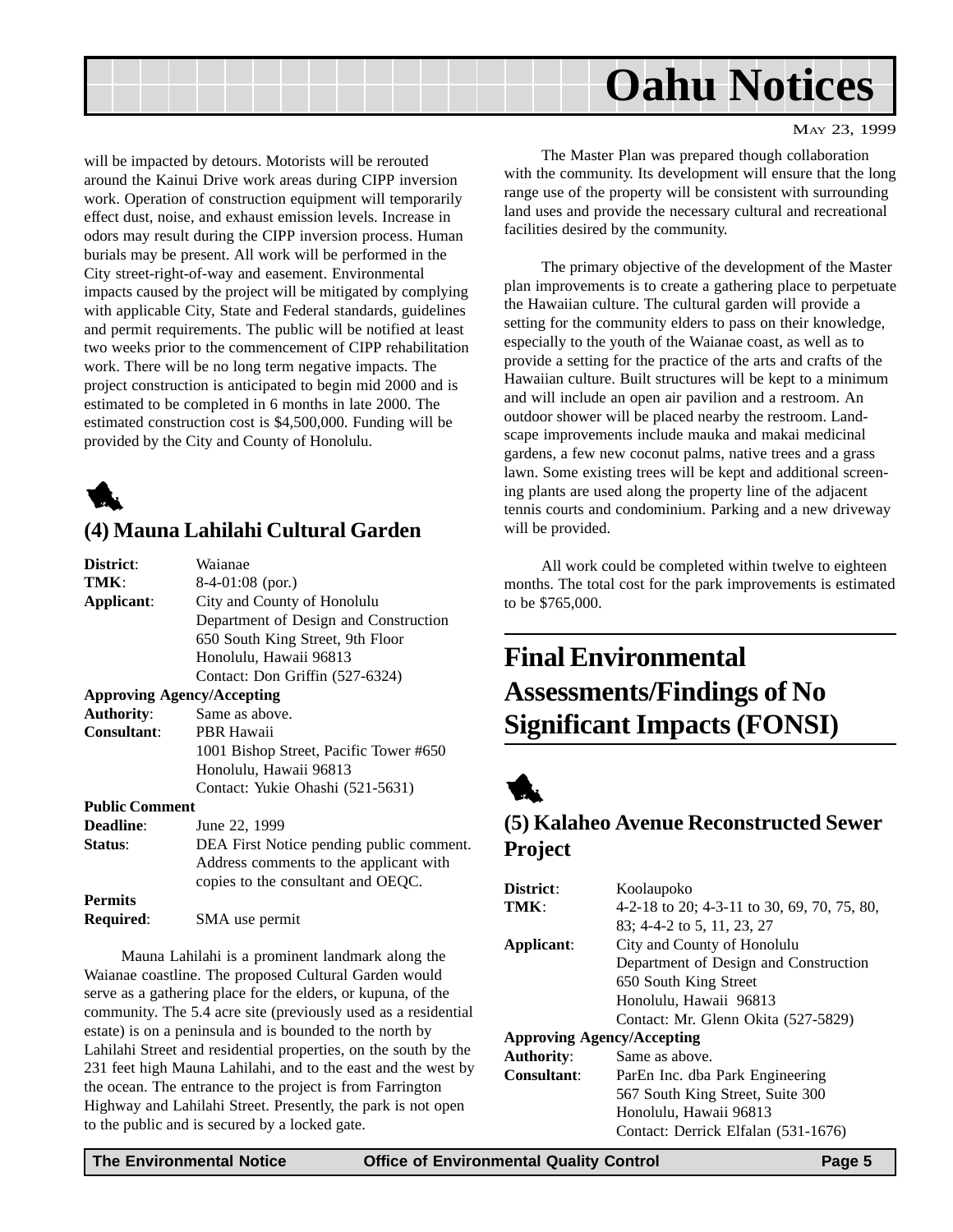## <span id="page-5-0"></span>**Oahu Notices**

#### MAY 23, 1999

#### **Public Challenge**

| $-$ 0.000 $-$ 0.0000 $-$ 0.000 $-$ |                                        |
|------------------------------------|----------------------------------------|
| <b>Deadline:</b>                   | June 22, 1999                          |
| Status:                            | FEA/FONSI issued, project may proceed. |
| <b>Permits</b>                     | NPDES, dewatering & hydrotesting       |
| <b>Required:</b>                   | water, noise variance                  |

The City and County of Honolulu Department of Design and Construction is proceeding with plans to correct widespread hydraulic and structural problems with the Kailua area's wastewater system. Approximately 3,460 lineal feet of 66-inch gravity sewer line will be replaced with a new 66 inch line from the Kailua Wastewater Treatment Plant (WWTP) to the intersection of Mokapu Boulevard and Kaneohe Bay Drive. The new 66-inch line will connect to an existing 54-inch sewer line starting at that intersection. About 1,865 lineal feet of 54-inch sewer line will be rehabilitated, starting from the 66-inch connection along North Kalaheo Avenue, crossing below Kawainui Drainage Canal and ending at the North Kalaheo Avenue-Kainui Drive intersection. At that point, the rehabilitated sewer will connect to a new 48-inch replacement sewer consisting of about 11,940 lineal feet. The 48-inch will replace existing 24- and 36-inch sewer lines from the Kainui Drive intersection to the terminus of the force main for the Kailua Heights Wastewater Pump Station (WWPS).

The 48-inch and 66-inch trunk lines will be installed by microtunneling, a trenchless process in which successive pipe sections are jacked behind a remotely controlled excavating unit or cutting disk head between spaced access pits. Microtunneling will reduce impacts to residents, traffic and adjacent utilities and reduce costs associated with the installation of deep lines including excessive open trench excavation, stacking or removal of material, shoring, dewatering and ground settlement.

Branch sewers and laterals will be installed by open trench construction. They will be laid at depths much shallower then the trunk line, collecting and conveying sewage to the larger trunk lines at the manholes.



**District**: Honolulu **TMK**: 3-5-24:01 **Applicant**: Department of Land and Natural Resources 1151 Punchbowl St, Room 220 Honolulu, Hawai'i 96813 Contact: Lauren Tanaka (587-0385)

#### **Approving Agency/Accepting**

| <b>Authority:</b>       | Same as above.                          |
|-------------------------|-----------------------------------------|
| <b>Consultant:</b>      | <b>CH2M HILL</b>                        |
|                         | 1585 Kapi'olani Boulevard, Suite 1420   |
|                         | Honolulu, Hawai'i 96814-4530            |
|                         | Contact: Al Lono Lyman (943-7135 x 218) |
| <b>Public Challenge</b> |                                         |
| <b>Deadline:</b>        | June 22, 1999                           |
| Status:                 | FEA/FONSI issued, project may proceed.  |
|                         |                                         |

**Permits:** CDUA, Pump installation, water use, noise,

**Required** grading, building, street usage

 The Department of Land and Natural Resources (DLNR), Land Division, Engineering Branch, together with the Kamehameha Schools Bishop Estate (KS/BE), are proposing to install a production well within Kapakahi Gulch at the end of Ainakoa Avenue. The proposed Kapakahi Well will be capable of producing 1.4 million gallons per day (mgd) of potable water. Following construction and installation of the well and accompanying facilities, the well will be integrated into the Board of Water Supply's (BWS) water system. The development of additional water sources is necessary in order to accommodate the demand for water from State and KSBE-sponsored projects.

No significant adverse impacts have been identified through the preparation of the environmental assessment. Construction work, primarily site clearing, grading, and erection of the control building, will cause minor short-term noise and fugitive dust impacts to the surrounding environment. Noise and dust impacts from this project will not be noticeable to any residences since the area is located approximately 200 feet from the nearest home. All government rules and regulations concerning noise and fugitive dust emissions will be followed during construction to minimize minor short-term noise and air pollution impacts.

To mitigate the short-term noise impacts, contractors will comply with all of the conditions of the required noise permit. Mufflers will be required for all construction equipment. All noise-attenuating equipment will be maintained in proper operating condition and will be repaired or replaced as needed. Construction activities will be restricted to the hours of 7:30 A.M. to 4:30 P.M. on weekdays and will exclude state holidays. In order to reduce noise levels from the production pump, a submersible pump will be used.

To mitigate the short-term air pollution effects of the construction activities, dust control measures such as water sprinkling, will be implemented by the contractor to reduce dust levels, as necessary. Further, the contractor will properly maintain its internal combustion equipment to minimize exhaust emissions, and will comply with the State of Hawai'i,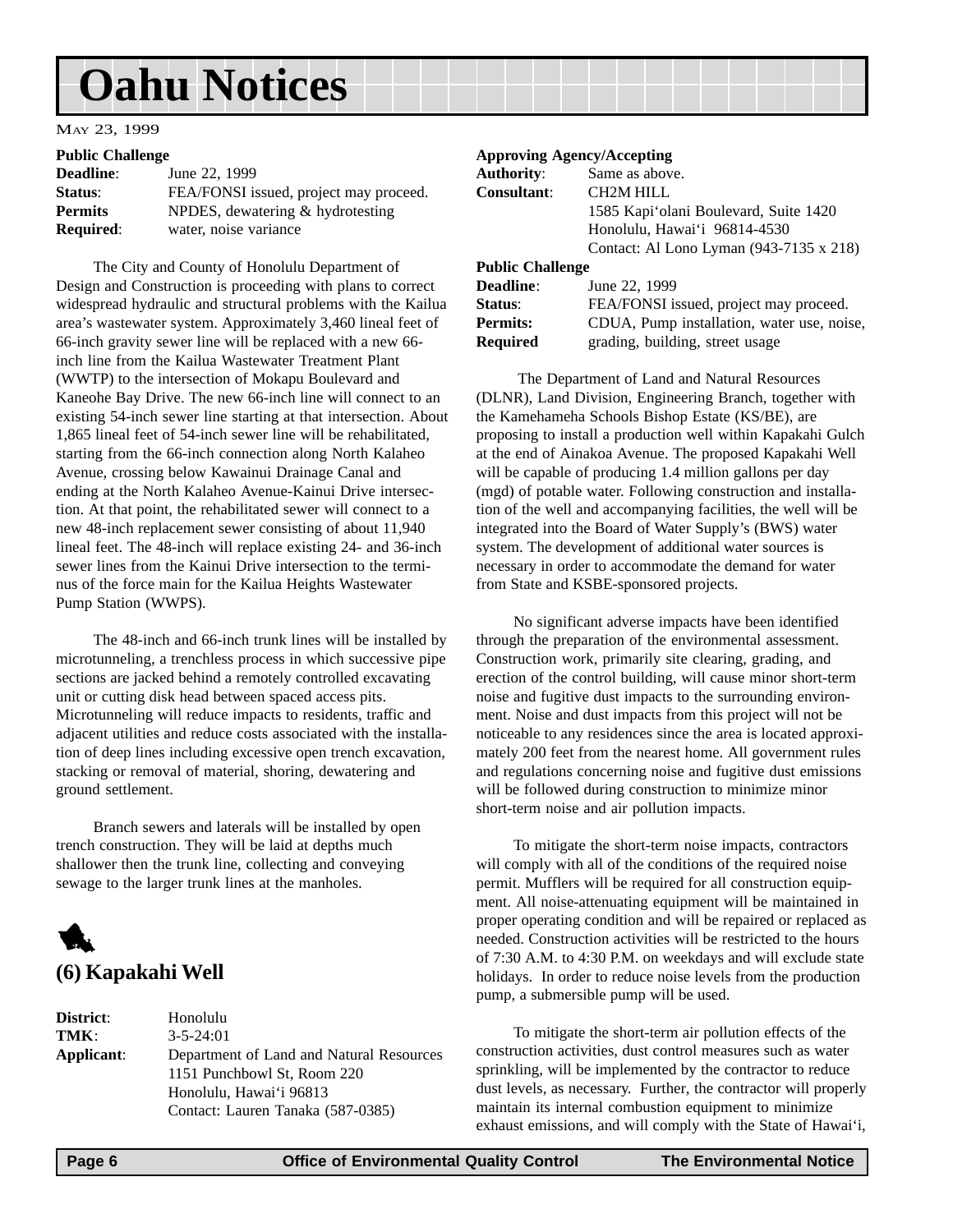<span id="page-6-0"></span>

MAY 23, 1999

Department of Health Rules Title 11, Chapter 59 and 60 regarding Air Pollution Control.

Traffic impacts to Ainakoa Avenue will be minimal. The contractor will schedule the movement of heavy trucks and vehicles to or from the site after 8:00 A.M. and before 3:30 P.M. to avoid the morning and afternoon peak traffic periods.

### **National Environmental Policy Act (NEPA)**



#### **(7) Replacement Shoreline Stabilization System USS ARIZONA Memorial Visitor Center (Draft EA)**

| Applicant:                  | Ms. Kathy Billings, Superintendent      |
|-----------------------------|-----------------------------------------|
|                             | <b>USS Arizona Memorial</b>             |
|                             | National Park Service                   |
|                             | 1 Arizona Memorial Place                |
|                             | Honolulu, Hawaii 96818                  |
| <b>Approving Agency/</b>    |                                         |
| <b>Accepting Authority:</b> |                                         |
|                             | Mr. John J. Reynolds, Regional Director |
|                             | Pacific West Region                     |
|                             | National Park Service                   |
|                             | 600 Harrison Street, Suite 600          |
|                             | San Francisco, CA 94107-1372            |
| <b>Consultant:</b>          | Ms. Faith Caplan, A.I.C.P.              |
|                             | Dames & Moore                           |
|                             | 615 Piikoi Street, Suite 900            |
|                             | Honolulu, Hawaii 96814                  |
|                             | HONFRC@Dames.com                        |
|                             | 808-593-1197 x38 (Phone)                |
|                             | 808-593-1198 (Fax)                      |
| <b>Public Comment</b>       |                                         |
| Deadline:                   | June 22, 1999                           |

The public is invited to review and comment on a NEPA Environmental Assessment (EA) for the construction of a replacement shoreline stabilization system at the USS ARIZONA Memorial Visitor Center. The project is mandated by a consent decree that resulted from a May 14, 1996 Chevron oil spill into Waiau Stream and Pearl Harbor. During spill response activities, the visitor center was closed for 4 days, and partially closed for three weeks. The National Park Service selected the replacement shoreline stabilization system as a preferred project to compensate for the loss of services to the public and environmental impacts.

Approximately 514 linear feet of shoreline will be affected by the construction. The existing shoreline structure has degraded over time, and soil and landscaping are eroding into Pearl Harbor. The design will consist of rocks on a layer of geotextile fabric that is placed on the existing grade. A cementitious grout will be applied to the cracks and crevices of the rocks. No dredging or filling activities will be required. All work will be from the shoreline and a barge will not be necessary.

An Army Corps of Engineers Nationwide Permit 13 and Section 404 Water Quality Certification are required. The long-term impacts are the cessation of erosion, and improved aesthetics of the shoreline. There will be shortterm construction impacts on water quality, aesthetics and ambient noise. These impacts and proposed mitigation are described in the EA. A FONSI is anticipated. The EA is available online at http:www.nps.gov/usar and a hardcopy can be reviewed at OEQC. Please direct written comments to the consultant.

### **Previously Published Projects Pending Public Comments**

#### **Draft Environmental Assessments**

#### **1** Kahiola Rental Housing Project

| Applicant:            | The Genesis Foundation                |
|-----------------------|---------------------------------------|
|                       | P.O. Box 88269                        |
|                       | Honolulu, Hawaii 96830-8269           |
|                       | Contact: Dr. Nicholas Christoff       |
|                       | <b>Approving Agency/Accepting</b>     |
| <b>Authority:</b>     | City and County of Honolulu           |
|                       | Department of Planning and Permitting |
|                       | 650 South King Street, 7th Floor      |
|                       | Honolulu, Hawaii 96813                |
|                       | Contact: Steve Tagawa (523-4817)      |
| <b>Public Comment</b> |                                       |
| <b>Deadline:</b>      | June 7, 1999                          |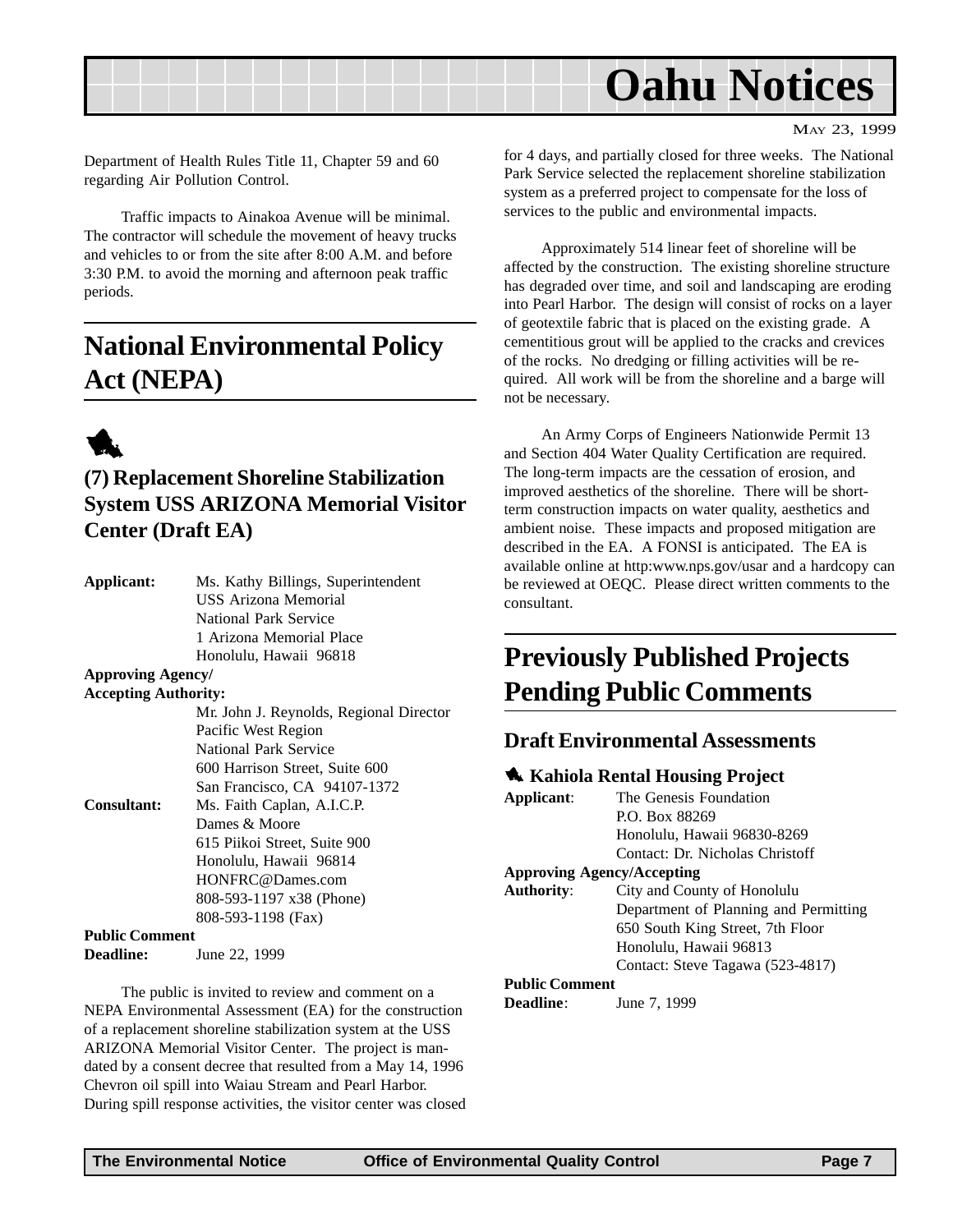## <span id="page-7-0"></span>**Oahu Notices**

MAY 23, 1999

#### 1 **Kalihi Valley Homes Improvements**

**Applicant**: Housing & Community Development Corporation of Hawaii 677 Queen Street, Suite 300 Honolulu, Hawaii 96813 Contact: Stanley Fujimoto (587-3179) **Approving Agency/Accepting Authority**: Same as above. **Public Comment Deadline:** June 7, 1999

#### **1. St. Rita Catholic Church**

| Applicant:            | St. Rita Catholic Church              |
|-----------------------|---------------------------------------|
|                       | 89-318 Farrington Highway             |
|                       | Nanakuli, Hawaii 96792                |
|                       | <b>Approving Agency/Accepting</b>     |
| <b>Authority:</b>     | City and County of Honolulu           |
|                       | Department of Planning and Permitting |
|                       | 650 South King Street, 7th Floor      |
|                       | Honolulu, Hawaii 96813                |
|                       | Contact: Steve Tagawa (523-4817)      |
| <b>Public Comment</b> |                                       |
| <b>Deadline:</b>      | June 7, 1999                          |

#### **Draft Environmental Impact Statements**

#### **1. Koko Head Regional Park & Nature Preserve**

| Applicant: | City and County of Honolulu           |
|------------|---------------------------------------|
|            | Department of Design and Construction |
|            | 650 South King Street, 9th Floor      |
|            | Honolulu, Hawaii 96813                |
|            | Contact: Jim Nakasone (527-6306)      |
|            |                                       |

#### **Approving Agency/Accepting**

**Authority**: Mayor, City and County of Honolulu c/o Department of Planning & Permitting 530 South King Street Honolulu, Hawaii 96813 Contact: Randall Fujiki (523-4564)

**Public Comment Deadline**: **Extended to June 7, 1999**



#### **DOH Polluted Runoff Control Program**

The Department of Health's (DOH) Polluted Runoff Control Program is soliciting proposals for nonpoint source pollution control projects for Fiscal Years 1999 and 2000 grant funding. To be eligible for funding, projects must demonstrate or implement measures that prevent, control, and/or reduce nonpoint source pollution of Hawaii's rivers, streams, lakes, wetlands, coastal waters, and/or groundwater resources. Proposals must be received no later than **4:00 p.m. on Wed. June 30, 1999**. Five copies of the submitted proposal hand delivered will be accepted at the address shown below. This project is 100% Federally funded and requires a 100% match/in-kind match from the applicant. To request or pick up a proposal package contact the DOH Clean Water Branch, 919 Ala Moana Boulevard, Rm. 301, Honolulu, Hawaii 96814- 4912, Phone: (808) 586-4309, Fax: (808) 586-4352. Neighbor islands may call toll free: (800) 468-4644 x64309

The DOH will hold informational meetings in 1999 to assist those who are interested. The meeting locations, dates, and time are as follows:

May 2, 3:00-4:30 p.m. June 2, 300-4:30 p.m. DOH Conference Room Hawaii County 3040 Umi Street Waimea Civic Center Lihue, Kauai Kamamalu Street

June 4, 3:00-4:30 p.m. June 8, 3:00-5:00 p.m. Conference Room Room, First Floor Wailuku, Maui **Honolulu, Uman** 

Waimea, Hawaii

Maui Co. Civil Defense Kinau Hale Conference 200 South High Street 1250 Punchbowl Street

#### **YES Corps/'Aiea Trail Volunteers Needed**

Youth for Environmental Services (YES) thanks all who participated in Earth Day. There was a great turnout and amazing work was done by all. YES is seeking volunteers to participate in its YES CORPS. This corps group will be doing work related to water quality measurements and the global positioning system (GPS) in addition to special hikes and camping trips. Also, YES is seeking persons to help the Hawai'i Mountain Bikers Association erect interpretive signage at the 'Aiea Loop Trail during the week of June 7-12, 1999. For more information, please call Barbara Kelly at 957-0423.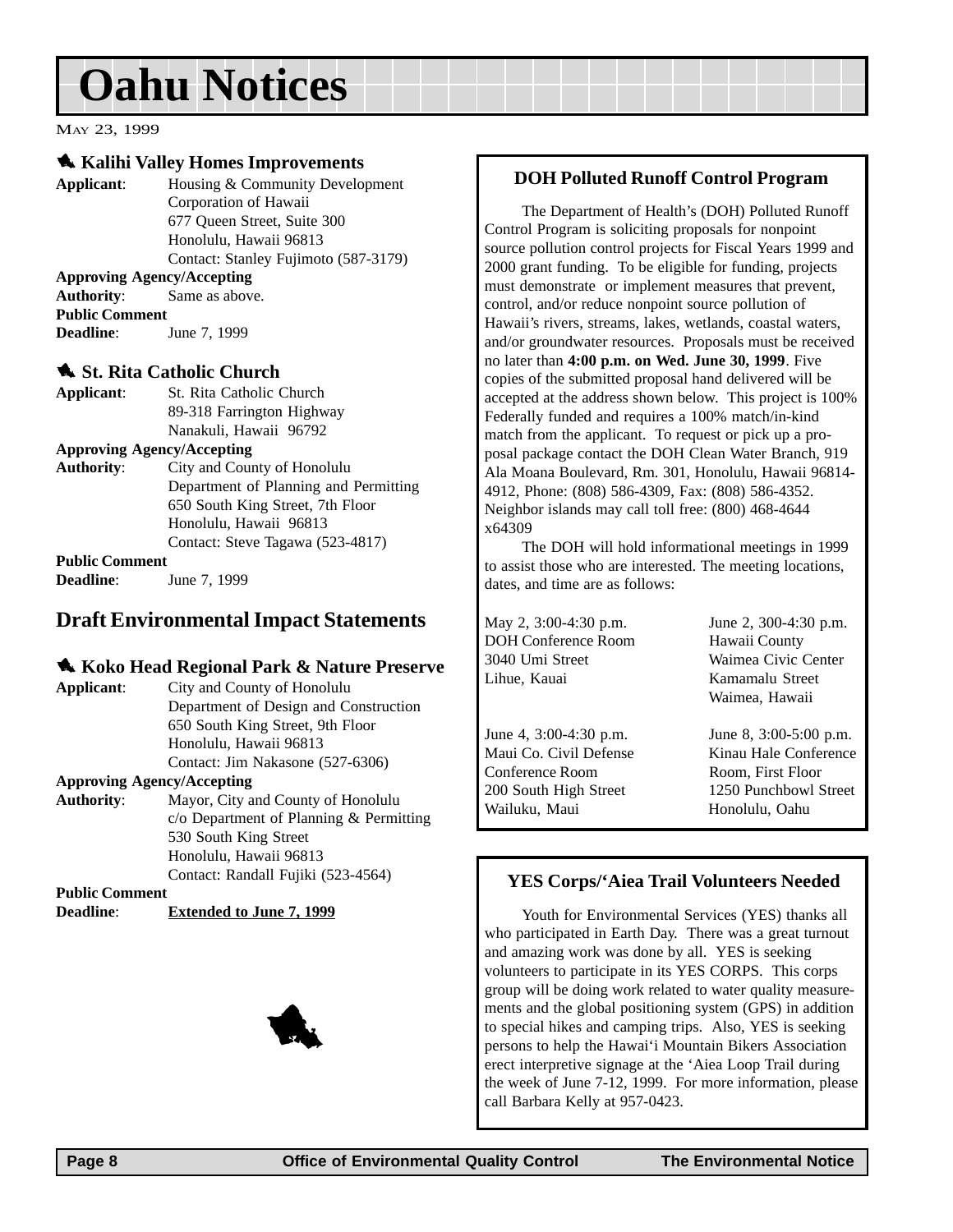## **Maui Notices**

MAY 23, 1999

<span id="page-8-0"></span>

Hawaii Health Systems Corporation (HHSC), a State agency and public benefit corporation, is proposing to implement improvements to the existing Maui Memorial Medical Center (MMMC), a community based, acute care facility licensed for 194 beds. Access to MMMC is provided by Mahalani Street in Wailuku, a two-lane County roadway.

**Required**: Height variance and construction permits

**Status**: DEA First Notice pending public comment.

Contact: Milton Arakawa (244-2015)

Address comments to the applicant with copies to the consultant and OEQC.

The proposed expansion improvements include a new helistop, a new six-level building addition, a 70-stall, ongrade parking area expansion, and a new three-level parking structure with 225 stalls. The new building addition will provide for a courtyard and terrace; mechanical and electrical equipment storage; lobby, elevator, and waiting area improvements; spaces for auxiliary uses and the future expansion of services; shell space for a future Disaster Relief Center and for the future relocation of the Morgue, as well as tenant improvements for the interim use of this shell space by the Biomed Department. Other proposed improvements include a surgery support addition and a 16-bed Intensive Care Unit

and Occupational Therapy (PT/OT) facilities.

The medical center's existing main building will also be repainted and its finishes upgraded. Other improvements will provide for a new Outpatient Pharmacy and a renovated Observation Unit, as well as corridor and room modifications that will improve access and circulation.

The estimated construction cost for the expansion improvements is approximately \$30.4 million. Construction of the proposed improvements will commence upon the receipt of all necessary regulatory permits and approvals.

### **Final Environmental Assessments/Findings of No Significant Impacts (FONSI)**



#### **(2) Hali'imaile Residential Project**

| District: | Maka        |
|-----------|-------------|
| TMK:      | $2 - 5 - 0$ |

**District**: Makawao **The** 3:portion 10

**Public Comment**

**Permits**

**Deadline**: June 22, 1999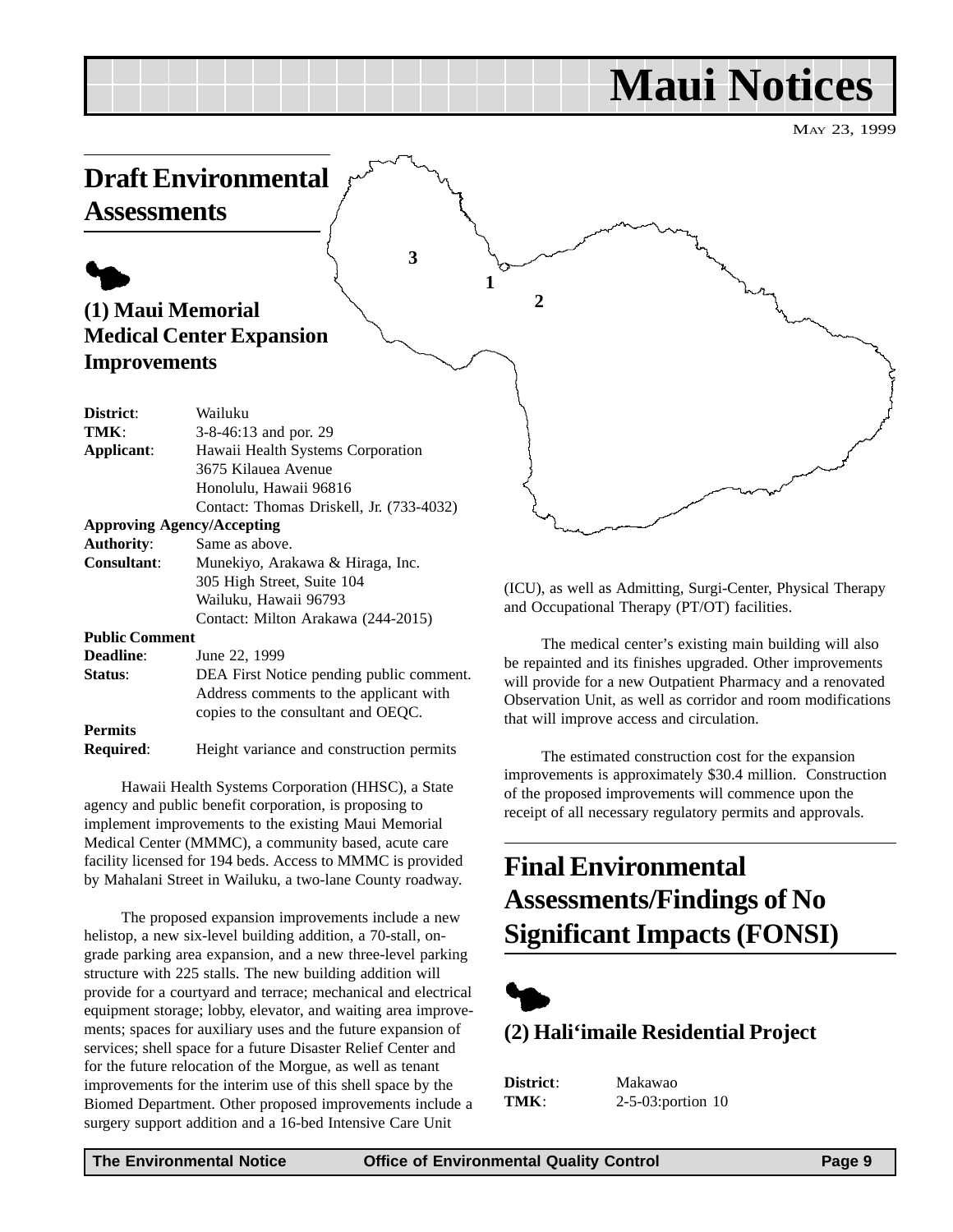## <span id="page-9-0"></span>**Maui Notices**

#### MAY 23, 1999

| Applicant:                        | A&B Properties, Inc.                    |  |
|-----------------------------------|-----------------------------------------|--|
|                                   | 822 Bishop Street                       |  |
|                                   | P.O. Box 3440                           |  |
|                                   | Honolulu, Hawaii 96801                  |  |
|                                   | Contact: Stanley M. Kuriyama (525-6611) |  |
| <b>Approving Agency/Accepting</b> |                                         |  |
| <b>Authority:</b>                 | County of Maui, Planning Department     |  |
|                                   | 250 South High Street                   |  |
|                                   | Wailuku, Hawaii 96793                   |  |
|                                   | Contact: Ann Cua (243-7735)             |  |
| <b>Consultant:</b>                | Townscape, Inc.                         |  |
|                                   | 900 Fort Street Mall, Suite 800         |  |
|                                   | Honolulu, Hawaii 96813                  |  |
|                                   | Contact: Joanne Hiramatsu (536-6999)    |  |
| <b>Public Challenge</b>           |                                         |  |
| Deadline:                         | June 22, 1999                           |  |
| Status:                           | FEA/FONSI issued, project may proceed.  |  |
| <b>Permits</b>                    | Community plan amendment, grading,      |  |
| <b>Required:</b>                  | building, zoning change erosion/dust    |  |
|                                   | control approval                        |  |

The Hali'imaile Residential Project (the "Project") is located at Hali'imaile in the Makawao District on the island of Maui. The Project will consist of approximately 196 single family residential units on 45 acres, a ten-acre park site, a 7 acre drainage retention basin and a sewage treatment facility. The single family and park uses are currently designated on the County of Maui's Makawao-Pukalani-Kula Community Plan (the "Community Plan"), and the areas of the drainage basin and the sewage treatment facility are designated "Agriculture". The Project is designated "Urban" on the State Land Use district boundary maps.

Planning studies performed by the Applicant for the Project resulted in a change in the configuration of the park space so that the park would now front entirely along Hali'imaile Road and all of the single-family areas would be located north of the park. This change in the park boundary and inclusion of the "Public/Quasi-Public" (for drainage and sewage facilities) designation necessitates an amendment to the Community Plan Map, which in turn requires the preparation of the EA.

The Project is already reflected in and approved by the Community Plan. The amendment now being sought is to reconfigure the residential and park areas currently shown on the Community Plan Map, by shifting some of the park space into the residential designated area, and vice-versa. The drainage basin and sewage treatment facility required for the Project are also proposed to be designated on the Community Plan Map as "Public/Quasi-Public". The amendment does not seek to change the type of project being proposed, or change

the total number of acres devoted to residential and park uses as indicated in the Community Plan.



#### **(3) Pu'u Kukui Watershed Management Area Partnership Program**

| District:                         | Lahaina                                                |  |
|-----------------------------------|--------------------------------------------------------|--|
| TMK:                              | $4-1-1-17$ , $4-2-1-1$ (por.), $4-1-4-23$ (por.), $4-$ |  |
|                                   | 1-5-10, 4-1-5-13, 4-1-5-16, 4-1-5-17, 4-3-1-           |  |
|                                   | 1 (por.), $4-3-1-17$ (por.)                            |  |
| Applicant:                        | Maui Pineapple Company, Ltd.                           |  |
|                                   | 4900 Honoapiilani Highway                              |  |
|                                   | Lahaina, Hawaii 96761                                  |  |
|                                   | Contact: Randy Bartlett (669-5439)                     |  |
| <b>Approving Agency/Accepting</b> |                                                        |  |
| <b>Authority:</b>                 | Department of Land and Natural Resources               |  |
|                                   | Division of Forestry and Wildlife                      |  |
|                                   | 1151 Punchbowl Street, Room 325                        |  |
|                                   | Honolulu, HI 96813                                     |  |
|                                   | Contact: Betsy Gagné (587-0063)                        |  |
| <b>Public Challenge</b>           |                                                        |  |
| Deadline:                         | June 22, 1999                                          |  |
| Status:                           | FEA/FONSI issued, project may proceed.                 |  |
| <b>Permits</b>                    |                                                        |  |
| Required:                         | LMTC                                                   |  |
|                                   |                                                        |  |

The Division of Forestry and Wildlife is proposing to re-authorize the Pu'u Kukui Watershed Management Area (PKWMA) as a participant in the Natural Area Partnership Program (NAPP). At 8,661 acres, it is one of the largest privately-owned nature preserves in the state. The area is a vital watershed for West Maui, supplying residential and commercial users. Protection of the native forests is important for the above reasons and for many unique plants and animals. The preserve borders two sections of West Maui Natural Area Reserve (Kahakuloa and Honokowai), with another NAP preserve, Kapunakea, and another section of West Maui NAR (Panaewa) located adjacent to these areas, protecting over 20,000 acres of the best forested lands on West Maui.

For the past six years, the preserve has been a participant in the Natural Area Partnership Program, a state program that provides 2:1 matching funds for natural area protection efforts on private lands of Natural Area Reserve quality. This Final EA is a part of the re-authorization process. Pu'u Kukui has some of the finest high elevation rain forests and montane bogs in the state. New species of plants and invertebrates are still being discovered.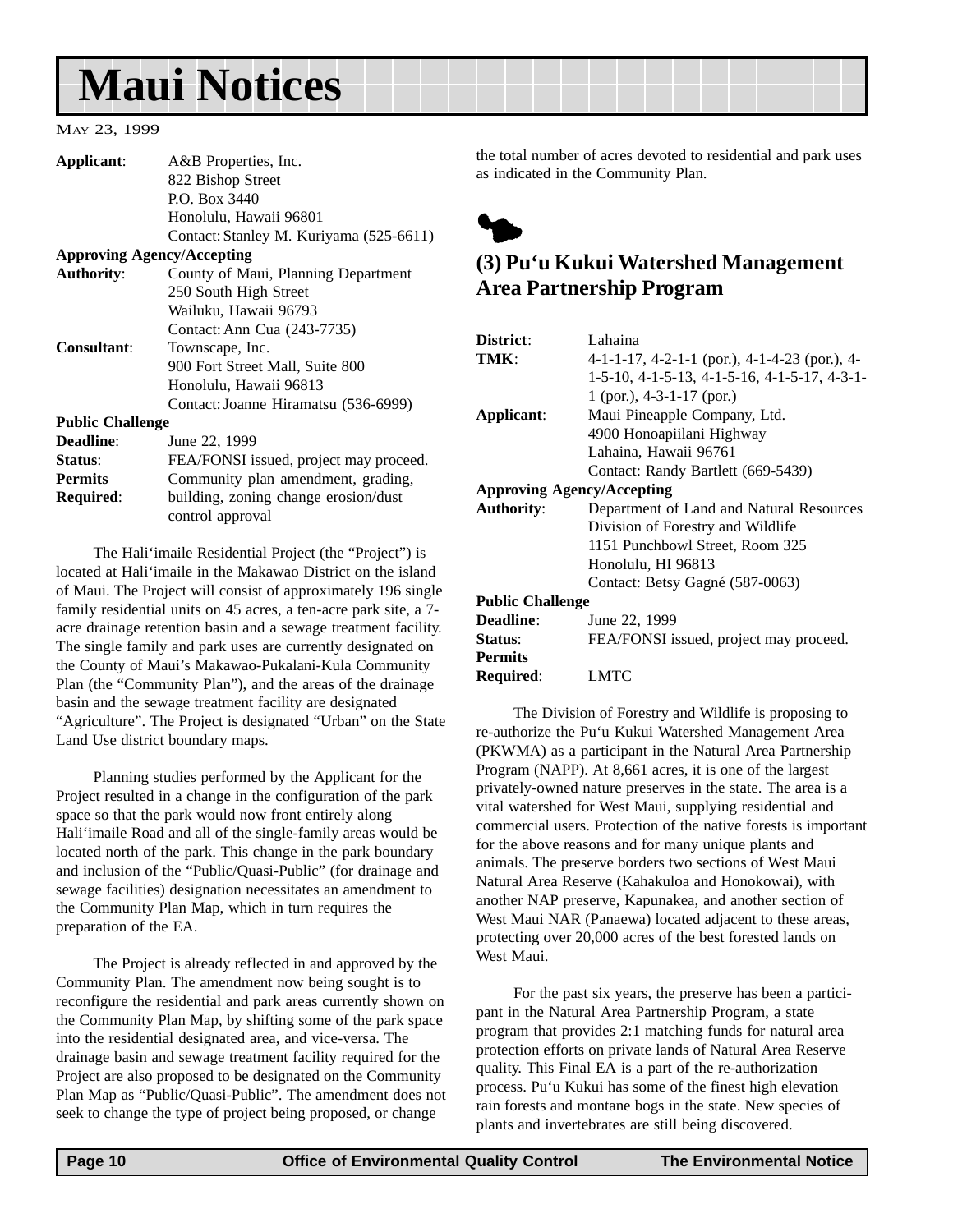### **Maui Notices**

MAY 23, 1999

<span id="page-10-0"></span>Active management programs are reducing threats to the area's native species. Threats include non-native pigs, weeds and fire. Reducing these serious threats also maintains the watershed cover vital to West Maui's needs. Other positive impacts of the proposed project include: tracking of biological and physical processes in the preserve, decreased erosion, improved water quality within and below the preserve, and public outreach to let the community know about Hawaii's natural heritage.

Favorable comments were received from U.S. Fish and Wildlife Service and Maui Department of Planning. The State Historic Preservation Division's concerns about possible archaeological sites are answered in the document to the effect that consultation with the Division will be done prior to any fenceline determination or construction or any other activity contemplated within the area. No other comments were received.

### **Previously Published Projects Pending Public Comments**

#### **Draft Environmental Assessments**

#### 3 **Harbor Village**

| Applicant:                        | <b>JDI</b> Limited Partners               |
|-----------------------------------|-------------------------------------------|
|                                   | 721 Wainee Street, Suite 201              |
|                                   | Lahaina, Maui, Hawaii 96761               |
|                                   | Contact: Terry Lee or Steve Gatchel (661- |
|                                   | 8380)                                     |
| <b>Approving Agency/Accepting</b> |                                           |
| <b>Authority:</b>                 | County of Maui, Department of Planning    |
|                                   | 250 S. High Street                        |
|                                   | Wailuku, Hawaii 96793                     |
|                                   | Contact: Ann Cua (243-7735)               |
| <b>Public Comment</b>             |                                           |
|                                   |                                           |

**Deadline**: June 7, 1999



## **Hawaii Notices**

### **Draft Environmental Assessments**

## $\blacktriangleright$

#### **(1) Kohala Mountains Streamgage Reconstruction**

| District:         | South Kohala                              |
|-------------------|-------------------------------------------|
| TMK:              | $6 - 3 - 01 - 4$                          |
| Applicant:        | U.S. Geological Survey                    |
|                   | 677 Ala Moana Boulevard, Suite 415        |
|                   | Honolulu, Hawaii 96813                    |
|                   | Contact: Barry Hill (522-8290)            |
|                   | <b>Approving Agency/Accepting</b>         |
| <b>Authority:</b> | Department of Land and Natural Resources, |
|                   | Land Division                             |
|                   | P.O. Box 621                              |

Honolulu, Hawaii 96809 Contact: Tom Eisen (587-0386)



#### **Public Comment**

| <b>Deadline:</b> | June 22, 1999                               |
|------------------|---------------------------------------------|
| Status:          | DEA First Notice pending public comment.    |
|                  | Address comments to the applicant with      |
|                  | copies to the approving agency or accepting |
|                  | authority and OEQC.                         |
| <b>Permits</b>   | Sec. 404, Sec. 401, SCAP, DEA, CDUA,        |
| <b>Required:</b> | right-of-entry                              |
|                  |                                             |

**The Environmental Notice Office of Environmental Quality Control Page 11**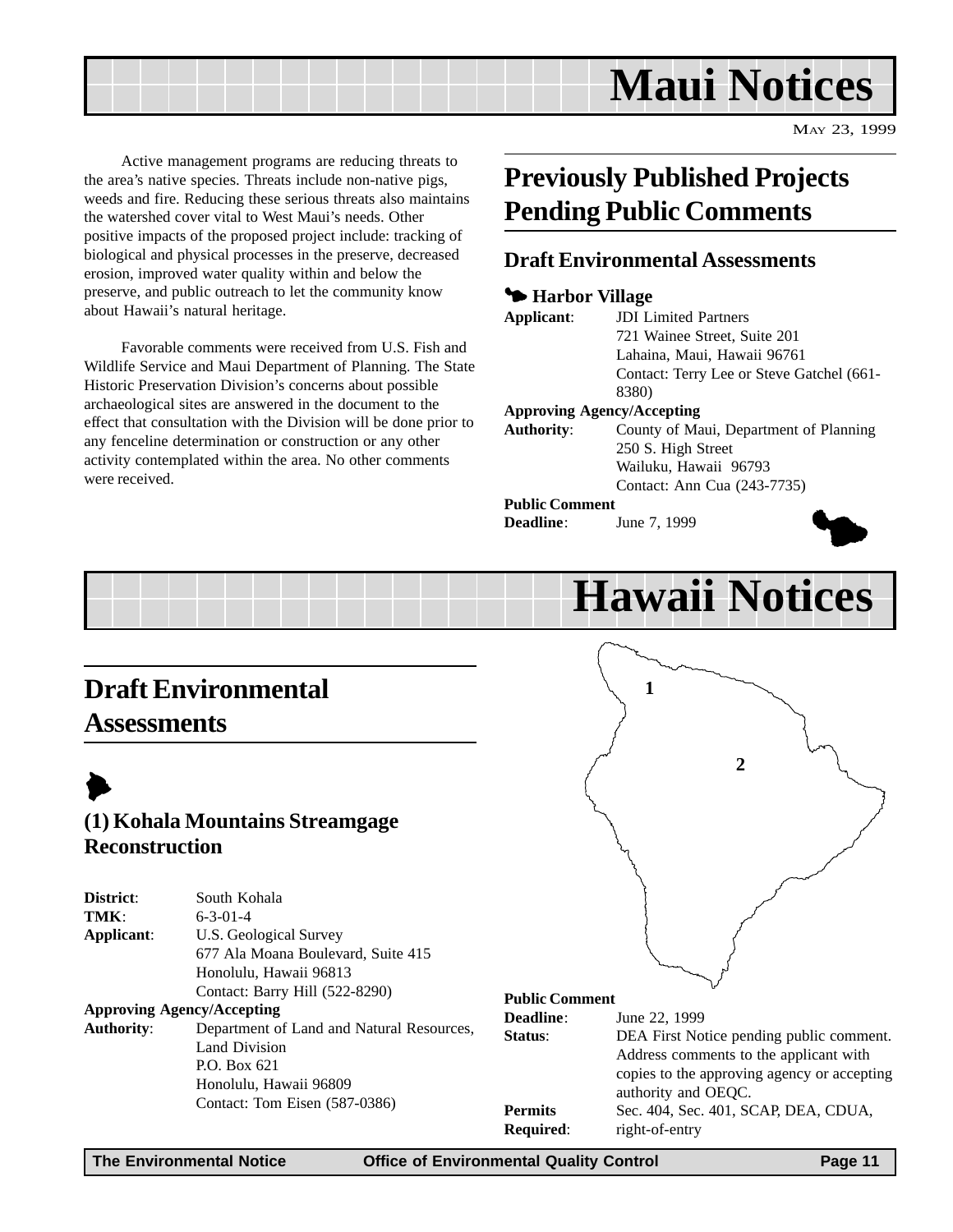### <span id="page-11-0"></span>**Hawaii Notices**

#### MAY 23, 1999

The U.S. Geological Survey (USGS) proposes to reconstruct three streamgages and two ditch gages on stateowned land within the Kohala Forest Reserve, South Kohala District, County of Hawaii. These gages, which have been operated on the Upper Hamakua Ditch and on streams diverted by the ditch, have been operated since the mid-1960's and are now in deteriorated condition. Reconstruction is needed for continued operation of the gages, which provide streamflow data used for managing the ditch, assessing the effect of the ditch on natural streamflow regimen, and evaluating regional hydrology.

Reconstruction would involve replacement-in-kind of the wooden stilling wells and instrument shelters. About 0.75 cubic yards of concrete would be placed within the stream channels to anchor the stilling wells. Most work would be done by hand, however, helicopters would be needed to transport materials, and some power tools would be used. A Best Management Practices Plan and Water Quality Monitoring Plan would be followed.

No rare, threatened, or endangered plants or animals, and no sites of cultural importance, would be affected by the reconstruction.

### **Environmental Impact Statement Preparation Notices (EISPN)**



#### **(2) Mauna Kea Science Reserve Master Plan**

| Hamakua                                     |
|---------------------------------------------|
|                                             |
| 4-4-15:09, 12                               |
| University of Hawaii                        |
| 2444 Dole Street, Bachman Hall              |
| Honolulu, Hawaii 96822                      |
| Contact: Allan Ah San (956-7935)            |
| <b>Approving Agency/Accepting</b>           |
| Governor, State of Hawaii                   |
| c/o Office of Environmental Quality Control |
| 235 South Beretania Street, Suite 702       |
|                                             |

Honolulu, Hawaii 96813

| <b>Consultant:</b>    | Group 70 International, Inc.<br>925 Bethel Street, 5th Floor<br>Honolulu, Hawaii 96813<br>Contact: Jeff Overton (523-5866 x 135)                                                |
|-----------------------|---------------------------------------------------------------------------------------------------------------------------------------------------------------------------------|
| <b>Public Comment</b> |                                                                                                                                                                                 |
| Deadline:             | June 22, 1999                                                                                                                                                                   |
| Status:               | EISPN First Notice pending public com-<br>ment. Address comments to the applicant<br>with copies to the approving agency or<br>accepting authority, the consultant and<br>OEOC. |
| <b>Permits</b>        |                                                                                                                                                                                 |
| <b>Required:</b>      | UH Board of Regents adoption                                                                                                                                                    |

The Mauna Kea Science Reserve is 11,288 acres owned by the State of Hawaii and leased to the University of Hawaii as a scientific complex. Facility development has focussed predominantly on the summit area above 13,200 feet and support facilities at Hale Pohaku (elevation 9800 feet). The 1983 Mauna Kea Science Reserve Complex Development Plan (CDP) has guided development up to the present time. Today, Mauna Kea is the premier location for ground based astronomy in the Northern hemisphere, providing a wealth of new knowledge about the physical Universe together with substantial economic benefits to the State and County.

This Master Plan updates the 1983 Plan extending the planning horizon to the year 2020. The Plan addresses issues from 30 years of activity on the mountain, including the recommendations of the 1998 Legislative Auditor's report. The plan integrates future uses (education, research, culture and recreation) reflecting a deeper awareness of the natural and cultural resources and significance of Mauna Kea. The Master Plan proposes facilities, supporting infrastructure, a management structure, project review, and approval procedures and policies that guide future development. A new management structure is recommended to become an operational unit of UH Hilo. The organization would have a director, administrative staff, rangers and maintenance personnel. Additionally, it would become the center for volunteers and organizations affiliated with Mauna Kea.

A programmatic EIS is being prepared to address the environmental considerations of the updated Master Plan. As individual astronomy, cultural, research or recreational proposals are initiated, each will require their own Chapter 343 documents and permits.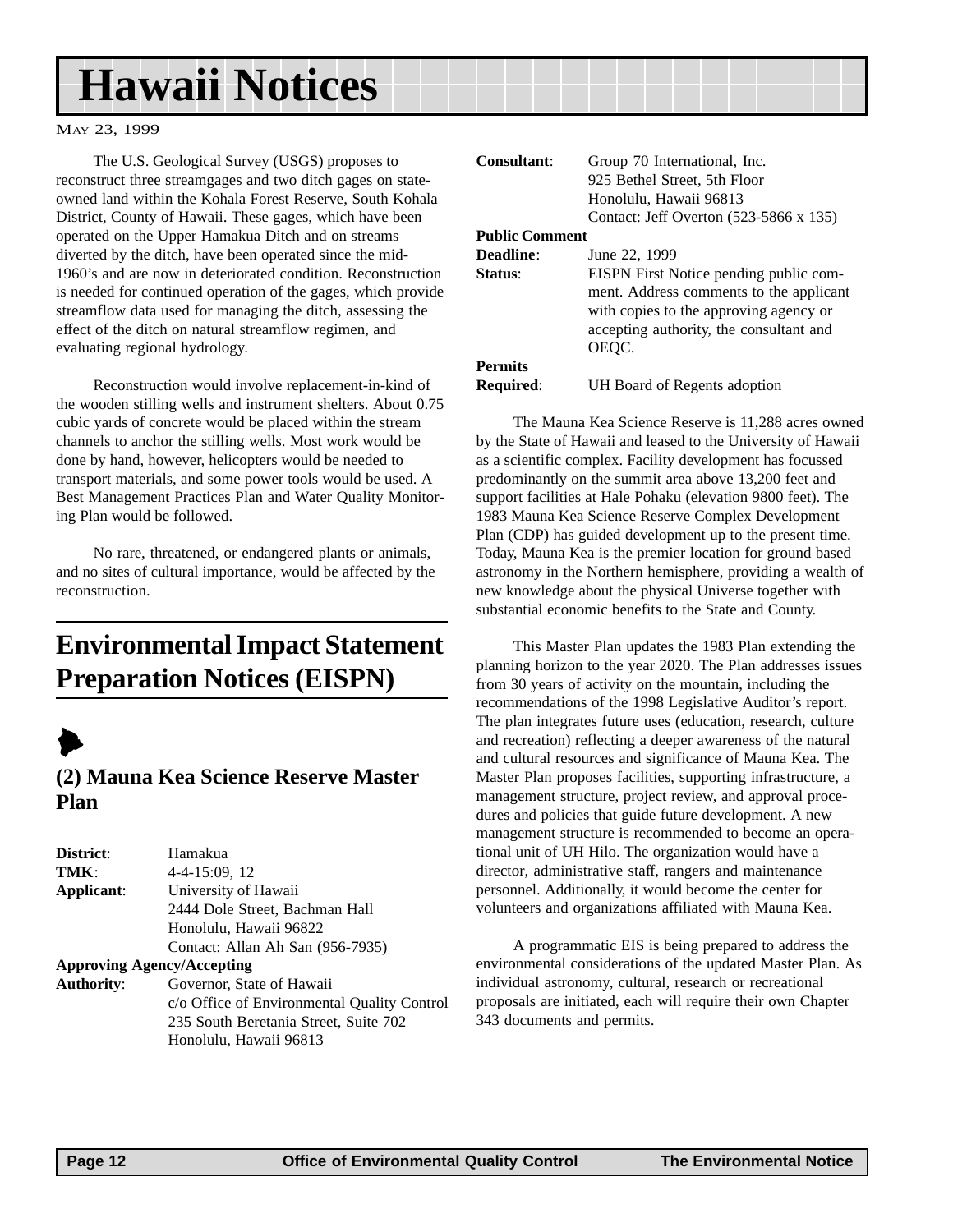### **Hawaii Notices**

MAY 23, 1999

### <span id="page-12-0"></span>**Previously Published Projects Pending Public Comments**

#### **Draft Environmental Assessments**

#### 6 **Haaheo Booster Pump Improvements**

**Applicant**: County of Hawaii Department of Water Supply 25 Aupuni Street Hilo, Hawaii 96720 Contact: Glenn Ahuna (961-8660)

**Approving Agency/Accepting Authority**: Same as above. **Public Comment Deadline**: June 7, 1999

#### 6 **Kamehameha Schools East Hawaii Campus**

**Applicant**: Kamehameha Schools Bernice Pauahi Bishop Estate 567 South King Street, Room 617 Honolulu, Hawaii 96813 Contact: Yukio Takemoto (541-5356)

**Approving Agency/Accepting Authority**: Department of Hawaiian Home Lands P.O. Box 1879 Honolulu, Hawaii 96805 Contact: Linda Chinn (587-6432) **Public Comment Deadline**: June 7, 1999 6 **Pahala Fire Station Multipurpose Facility Applicant**: County of Hawaii, Fire Department c/o Office of Housing & Community Development 50 Wailuku Drive

Hilo, Hawaii 96720 Contact: Royce Shiroma (961-8379)

#### **Approving Agency/Accepting**

**Authority**: Same as above. **Public Comment Deadline**: June 7, 1999



## **Kauai Notices**

### **Previously Published Projects Pending Public Comments**

#### **Draft Environmental Assessments**

### 7 **Lihue and Hanamaulu Water Development**

**Projects, Phase III**

**Applicants**: County of Kauai Housing Agency 4193 Hardy Street Lihue, Hawaii 96766 Contact: Dennis Alkire (241-6814) and County of Kauai Department of Water P.O. Box 1706 Lihue, Hawaii 96766 Contact: Keith Fujimoto (245-5449)

#### **Approving Agency/Accepting**

| <b>Authority:</b>     | County of Kauai Housing Agency     |
|-----------------------|------------------------------------|
|                       | 4193 Hardy Street                  |
|                       | Lihue, Hawaii 96766                |
|                       | Contact: Dennis Alkire (241-6814)  |
|                       | and                                |
|                       | County of Kauai                    |
|                       | Department of Water                |
|                       | P.O. Box 1706                      |
|                       | Lihue, Hawaii 96766                |
|                       | Contact: Keith Fujimoto (245-5449) |
| <b>Public Comment</b> |                                    |
| <b>Deadline:</b>      | June 7, 1999                       |

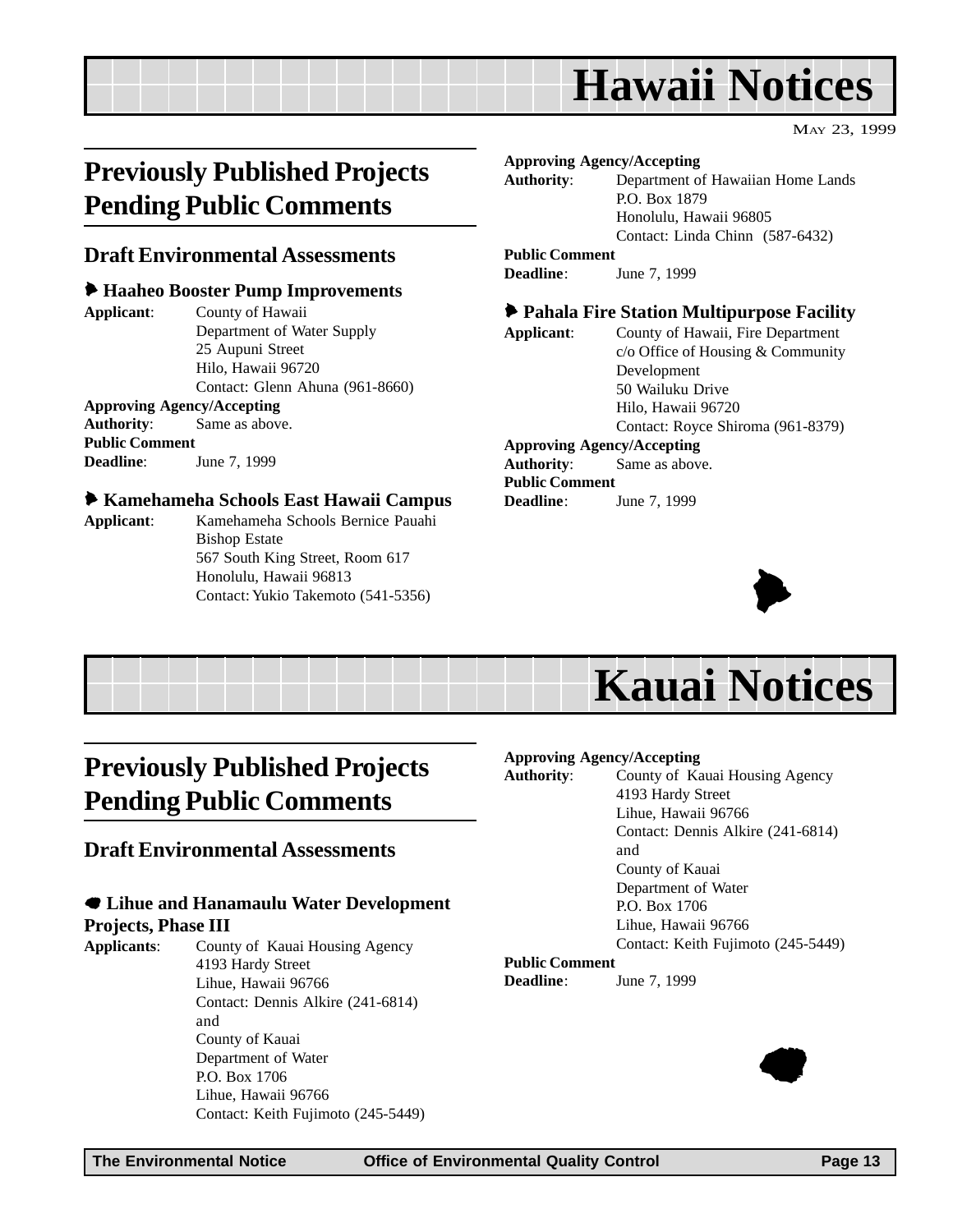## **Shoreline Notices**

MAY 23, 1999

#### **Shoreline Certification Applications**

Pursuant to § 13 -222-12, HAR the following shoreline certification applications are available for inspection at the DLNR District Land Offices on Kauai, Hawaii and Maui and at Room 220, 1151 Punchbowl St., Honolulu, Oahu (Tel: 587-0414). All comments shall be submitted in writing to the State Land Surveyor, 1151 Punchbowl Street, Room 210, Honolulu, HI 96813 and postmarked no later than fifteen (15) calendar days from the date of the public notice of the application.

| $Case$ No. | Date<br>Received | Location                                                                                                  | Applicant                                         | Tax Map Key           |
|------------|------------------|-----------------------------------------------------------------------------------------------------------|---------------------------------------------------|-----------------------|
| OA-718     | 05/05/99         | Lot 24, Ld Ct App 124, Kapaka, Koolauloa,<br>Oahu (53-851 Kamehameha Highway)                             | Robert Sing for Herbert & Mildred<br>Swift        | $5 - 3 - 13:30$       |
| $MA-209$   | 04/30/99         | Lot 23 of the Sunset Beach Lots Subdiv<br>Makaehu, Kuau, Hamakuapoko, Makawao, Maui<br>(129 Aleiki Place) | Akamai Land Surveying, Inc. for<br>Frank Jacintho | $2 - 6 - 12 \cdot 29$ |

#### **Shoreline Certifications and Rejections**

Pursuant to §13-222-26, HAR the following shorelines have been certified or rejected by the DLNR. A person may appeal a certification or rejection to the BLNR, 1151 Punchbowl Street, Room 220, Honolulu, HI 96813, by requesting in writing a contested case hearing no later than twenty (20) calendar days from the date of public notice of certification or rejection.

| Case No.      | Date<br>Cert/Rej       | Location                                                                                                                                                                              | Applicant                                                 | Tax Map Key       |
|---------------|------------------------|---------------------------------------------------------------------------------------------------------------------------------------------------------------------------------------|-----------------------------------------------------------|-------------------|
| <b>OA-702</b> | Certified<br>05/12/99  | Parcel 6, Paumalu Koolauloa Oahu (59-537<br>Ke-Iki Road)                                                                                                                              | Wesley Tengan for Mr & Mrs. Kenton<br>Eldridge            | $5 - 9 - 03:6$    |
| <b>OA-712</b> | Certified<br>05/12/99  | Lot 1056, Ld $\alpha$ App 677, Kaneohe,<br>Koolaupoko, Oahu (590 Kaimalino Street)                                                                                                    | Walter P. Thompson, Inc for Julie<br><b>Banks</b>         | $4 - 4 - 39$ : 18 |
| OA-713        | Certified<br>05/12/99  | Lot $4 \& 5$ , Ld Ct App 999 (Map 4), Kaipapau,<br>Koolauloa, Oahu (54-245 Kamehameha<br>Highway)                                                                                     | ControlPoint Surveying, Inc. for<br>Andrea Hamilton       | $5-4-11:42$       |
| MA-087        | Certified<br>0.5/12/99 | Lot 10-A-2 of Ld Ct App 1846, Map 6 Being a<br>Portion of Grant 234 to Linton L. Torbert and<br>William Wilcox, Papaanui, Waipao, Kalihi,<br>Honuaula, Makawao, Maui (96 Makena Road) | Akamai Land Surveying, Inc. for Tim<br>Farrington         | $2 - 1 - 07:96$   |
| MO-058        | Certified<br>05/12/99  | Deed: William C. Lunalilo to Ku, Ap 1,<br>Waialua, Molokai (Kam V Highway)                                                                                                            | ControlPoint Surveying, Inc. for<br>Robert & Vee Yamafuji | $5 - 7 - 01:63$   |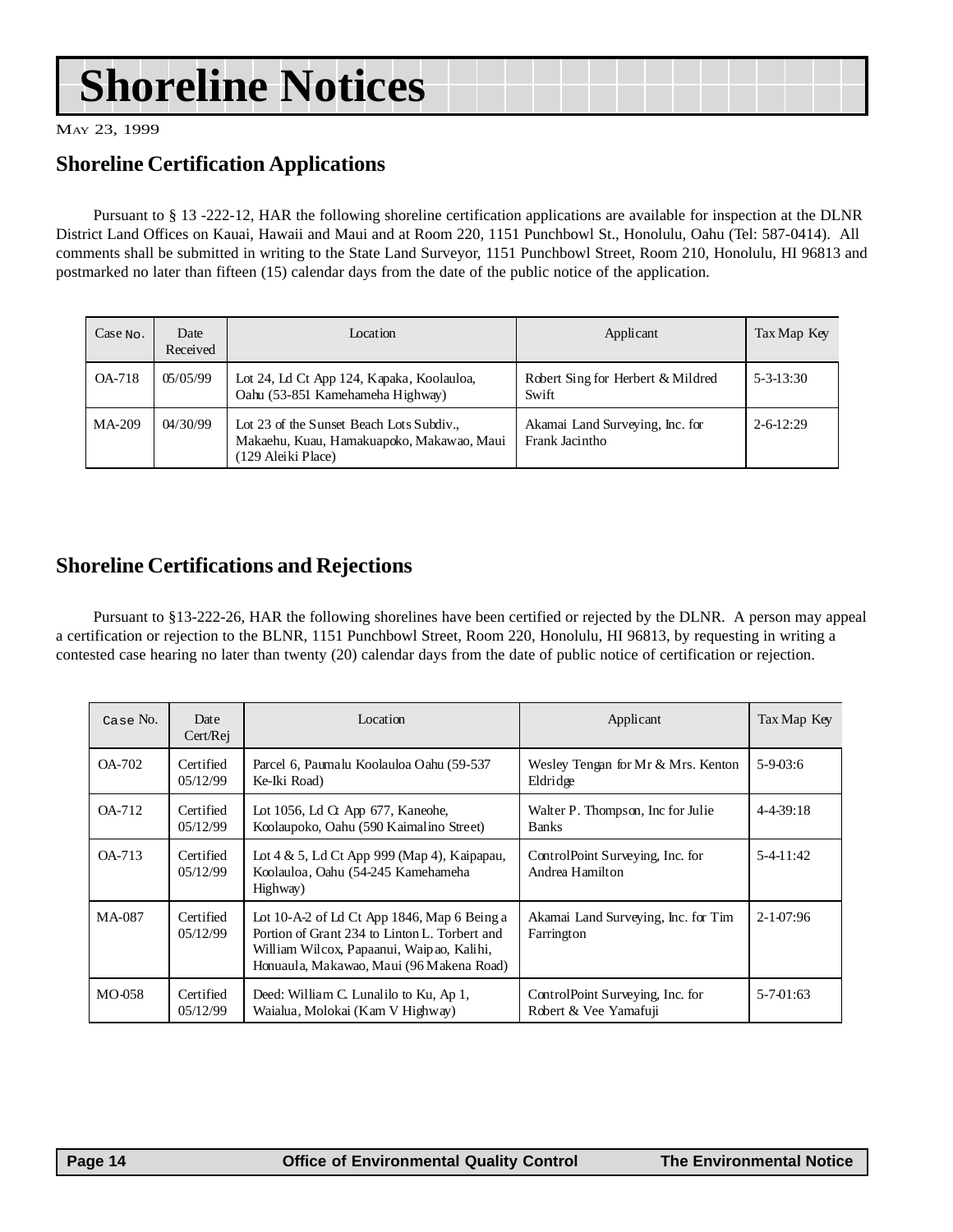## **Conservation District Notices**

MAY 23, 1999

#### <span id="page-14-0"></span>**Departmental Permits**

Persons interested in commenting on the following Conservation District Use Application (Departmental Permit) must submit comments to the Department of Land and Natural Resources.

Also, anyone interested in receiving notification of determinations on Conservation District Use Applications (Departmental Permits) must submit requests to DLNR that include the following information:

1) Name and address of the requestor;

2) The departmental permit for which the requestor would like to receive notice of determination; and,

3) The date the notice was initially published in the Environmental Notice.

Both comments and requests for notification of determinations must be submitted to DLNR within thirty days from the initial date that the notice was published in the Environmental Notice.

Please send comments and requests to: State Department of Land and Natural Resources, Land Division, 1151 Punchbowl Street, Room 220, Honolulu, Hawaii 96813.

While DLNR will make every effort to notify those interested in the subject CDUA, it is not obligated to notify any person not strictly complying with the above requirements. For more information, please contact Tom Eisen at 587-0439.

#### 6 **USGS Streamgage Reconstruction Project**

| File No.:               | CDUA HA-2932                            |
|-------------------------|-----------------------------------------|
| Applicant:              | U.S. Geological Survey                  |
| <b>Location:</b>        | South Kohala, Hawaii                    |
| TMK:                    | 6-3-01:por of $4$                       |
| <b>Proposed Action:</b> | Reconstruction of 5 Streamgages         |
|                         | in the Kohala Mountains                 |
| 343, HRS                |                                         |
|                         | <b>determination:</b> Anticipated FONSI |
| <b>Contact:</b>         | Mr. Barry Hill 522-8290                 |



#### **Federal Consistency Reviews**

The Hawaii Coastal Zone Management (CZM) Program has received the following federal actions to review for consistency with the CZM objectives and policies in Chapter 205A, Hawaii Revised Statutes. This public notice is being provided in accordance with section 306(d)(14) of the National Coastal Zone Management Act of 1972, as amended. For more information, please call John Nakagawa with the Hawaii CZM Program at 587-2878. Federally mandated deadlines require that comments be received by the date specified for each CZM consistency review and can be mailed to: David W. Blane, Director, Office of Planning, Dept. of Business, Economic Development and Tourism, P.O. Box 2359, Honolulu, Hawaii 96804. Or, fax comments to the Hawaii CZM Program at 587-2899.

#### 3 **(1) Lower Honoapiilani Road Improvements, Phase III, Box Drain and Drain Outlet, Lahaina, Maui**

**Applicant**: County of Maui, Department of Public Works & Waste Management

**Federal Action**: Department of the Army Permit **Federal Agency**:U.S. Army Corps of Engineers, 438-9258 **Location**: Between Pohakukaanapali Point and Mahinahina Point, Lahaina, Maui **TMK**: (2nd) 4-3-9: 52

**Proposed Action**:

Construct a box culvert and drain outlet as part of an overall project involving road widening and drainage improvements along a one-mile portion of Lower Honoapiilani Road. The box culvert will outlet onto a rocky area of coastline, thereby avoiding erosion. **Comments Due**: June 4, 1999

#### **Marine and Coastal Zone Management Advisory Group**

The Marine and Coastal Zone Management Advisory Group (MACZMAG) will hold its next regularly scheduled meeting on Friday, July 16, 1999 from 9:00 a.m. - 11:00 a.m. in the State Office Tower, Room 204.

MACZMAG meeting agendas and minutes are now available on the Hawaii Coastal Zone Management Program web page at www.hawaii.gov/dbedt/czm.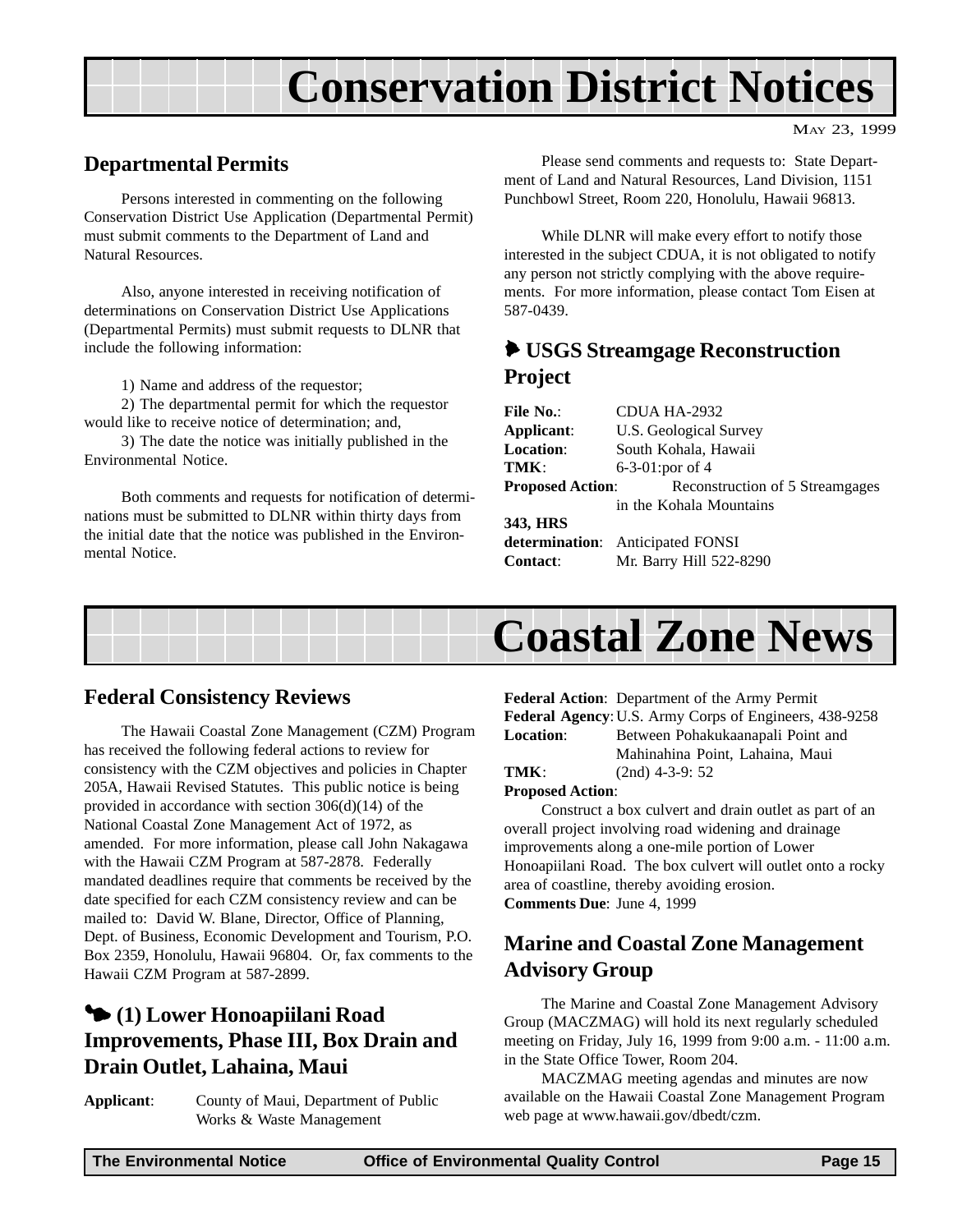## **Pollution Control Permits**

MAY 23, 1999

#### **Department of Health Permits**

The following is a list of some pollution control permits currently being reviewed by the State Department of Health. For more information about any of the listed permits, please contact the appropriate branch or office of the Environmental Management Division at 919 Ala Moana Boulevard, Honolulu.

| Branch &<br>Permit Type                                          | Applicant & Permit<br>Number                                                          | Project Location                                                                                   | Pertinent<br>Dates     | Proposed Use                                                                                            |
|------------------------------------------------------------------|---------------------------------------------------------------------------------------|----------------------------------------------------------------------------------------------------|------------------------|---------------------------------------------------------------------------------------------------------|
| Safe<br>Drinking<br>Water<br>Branch, 586-<br>4258, UIC<br>Permit | Assoc. of Apartment<br>Owners, UM-1273                                                | Maalaea Kai Condominium,<br>70 Hauoli St., Wailuku,<br>Maui                                        | n/a                    | Abandonment of one<br>of four sewage<br>injection wells.                                                |
| SDWB,<br>$586 - 4258$ ,<br>UIC Permit                            | Towne-Kona Ltd.<br>Partnership<br>UH-2051                                             | Keauhou View Estates,<br>Unit 1, Access Rd. via<br>Laaloa Ave., Kailua-Kona                        | TBA                    | Construction of 16<br>injection wells for<br>surface drainage.                                          |
| SDWB,<br>$586 - 4258$ ,<br>UIC Permit                            | Honokohau<br>Properties, UH-1866m                                                     | Villages of La'iopua, Rd.<br>G, Kealakehe Parkway,<br>North Kona                                   | TBA                    | Construction of 6<br>injection wells for<br>surface drainage.                                           |
| SDWB.<br>$586 - 4258$ ,<br>UIC Permit                            | Assoc. of Apartment<br>Owners, UH-1316                                                | Holualoa Gardens<br>Condominium, 76-6241 Alii<br>Drive, Kailua-Kona                                | n/a                    | Abandonment of 2<br>injection wells for<br>sewage disposal.                                             |
| SDWB,<br>$586 - 4258$ ,<br>UIC Permit                            | Honpa Hongwanji -<br>Hilo Betsuin,<br>UH-TBA                                          | Hilo Hongwanji, 398<br>Kilauea Ave., Hilo                                                          | n/a                    | Abandonment of 2<br>injection wells for<br>surface drainage.                                            |
| SDWB,<br>$586 - 4258$ ,<br>UIC Permit                            | Kama'aina Eight<br>Properties LLC,<br>UH-2052                                         | Kohanaiki Industrial<br>Park, Phase I, Mauka of<br>Queen Kaahumanu Hwy.,<br>Kohanaiki, Kailua-Kona | TBA                    | Construction of 6<br>injection wells for<br>surface drainage.                                           |
| SDWB,<br>586-4258 UIC<br>Permit                                  | State of Hawaii<br>Dept. of Education<br>and DAGS<br>UH-2053                          | Holualoa Elem. School<br>Replcmt, Cafeteria,<br>76-5957 Mamalahoa Hwy.,<br>Holualoa, Kona          | n/a                    | Abandonment of one<br>unregistered<br>injection well for<br>surface drainage.                           |
| SDWB,<br>$586 - 4258$ ,<br>UIC Permit                            | Maluhia Kona Ltd.<br>Partnership, UH-2054                                             | Maluhia Kai Condominium,<br>77-301 Noelani Way,<br>Kailua-Kona                                     | n/a                    | Register 2 injection<br>wells for sewage<br>disposal.                                                   |
| SDWB,<br>$586 - 4258$ ,<br>UIC Permit                            | Hakalau Farms,<br>et.al. & Dept. of<br>Public Works -<br>County of Hawaii,<br>UH-2055 | Kupulau Heights Increment<br>1 & 2, Kupulau & Koaniani<br>Sts., South Hilo                         | Comment by<br>7/7/1999 | Construction of 3<br>injection wells for<br>surface drainage.                                           |
| SDWB,<br>$586 - 4258$ .<br>UIC Permit                            | State of Hawaii<br>Dept. of Land & Nat.<br>Resrcs., UH-1910                           | Honokohau Small Boat<br>Harbor, 74-380 Kealakehe<br>Parkway, Kailua-Kona                           | n/a                    | Permit renewal of 2<br>injection wells for<br>sewage disposal.                                          |
| SDWB.<br>$586 - 4258$ ,<br>UIC Permit                            | Assoc. of Apartment<br>Owners<br>UH-2056                                              | White Sands Village,<br>77-6469 Alii Drive,<br>Kailua-Kona                                         | n/a                    | Register 2 injection<br>wells for sewage<br>disposal.                                                   |
| SDWB,<br>$586 - 4258$ ,<br>UIC Permit                            | Brewer Environmental<br>Industries, LLC,<br>UH-1253                                   | Brewer Environmental<br>Industries, LLC,<br>60<br>Kuhio Rd., Hilo, Hawaii                          | n/a                    | Permit renewal, and<br>registration of one<br>each injection well<br>for surface and<br>floor drainage. |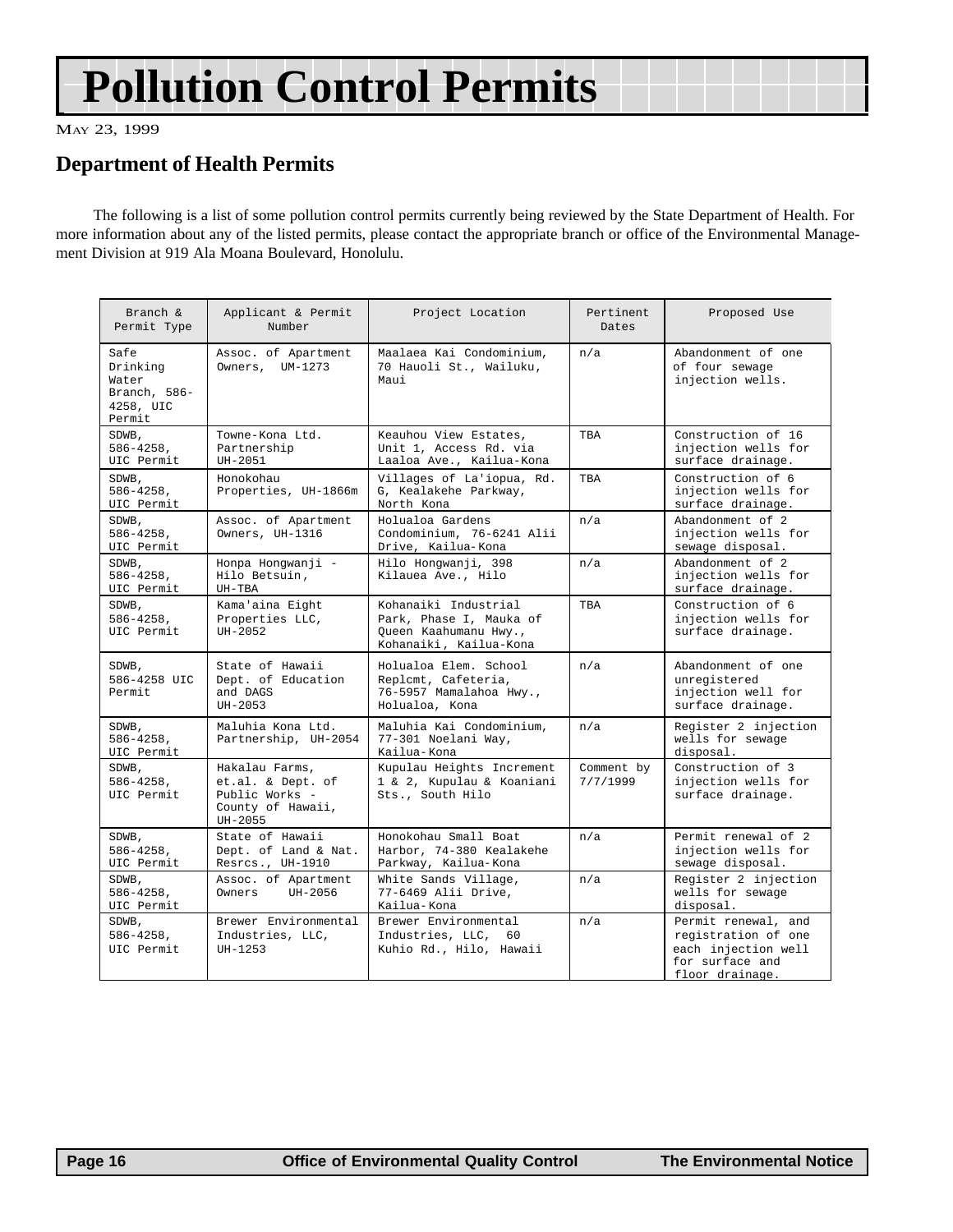## **Pollution Control Permits (cont'd)**

MAY 23, 1999

| Branch $\delta$<br>Permit Type                             | Applicant & Permit<br>Number                                              | Project Location                                                                                                                              | Pertinent<br>Dates              | Proposed Use                                                                 |  |
|------------------------------------------------------------|---------------------------------------------------------------------------|-----------------------------------------------------------------------------------------------------------------------------------------------|---------------------------------|------------------------------------------------------------------------------|--|
| Clean Air<br>Branch, 586-<br>4200.<br>Noncovered<br>Source | Maui Humane Society,<br>NSP No. 0444-01-N                                 | 1350 Mehameha Loop,<br>Puunene, Maui                                                                                                          | Issued:<br>4/29/99              | 75 lb/hr<br>Pathological Waste<br>Incinerator                                |  |
| CAB, 586-<br>4200.<br>Covered<br>Source                    | Jas. W. Glover,<br>Ltd., CSP No. 0010-<br>$01-C/CT$                       | 890 Leilani Street, Hilo,<br>Hawaii                                                                                                           | Comments<br>Due:<br>6/10/99     | Two (2) Asphalt<br>Concrete Plants and<br>Two (2) Stone<br>Processing Plants |  |
| CAB, 586-<br>4200,<br>Covered<br>Source                    | United Laundry<br>Services, Inc., CSP<br>$No. 0442 - 02 - C$              | 2291 Alahao Place,<br>Honolulu, Oahu                                                                                                          | Comments<br>$D11e$ :<br>6/10/99 | Two (2) 500 HP<br>SNG/Fuel Oil No.2-<br>Fired Boilers                        |  |
| CAB, 586-<br>4200.<br>Temporary<br>Noncovered<br>Source    | Hawaiian Dredging<br>Construction<br>Company, NSP No.<br>$0029 - 02 - NT$ | Various Temporary Sites,<br>Statewide<br>Initial Location:<br>Oahu<br>Sugar Mill Site, Waipahu,<br>Oahu.                                      | Issued:<br>5/5/99               | One (1) 810 Hp<br>Caterpillar Diesel<br>Engine Generator                     |  |
| CAB, 586-<br>4200.<br>Noncovered<br>Source                 | Oahu Pet Crematory,<br>NSP No. 0404-01-N                                  | 45-608 Kam Highway,<br>Kaneohe, Oahu                                                                                                          | Issued:<br>5/6/99               | 75 lbs/hr<br>Pathological Waste<br>Incinerator                               |  |
| CAB, 586-<br>4200,<br>Temporary<br>Noncovered<br>Source    | Goodfellow Brothers,<br>Inc., NSP No.<br>$0439 - 01 - NT$                 | Various Sites, Statewide<br>Initial Location:<br>Kalamaula Residence Lots,<br>Unit 1, Lot #97,<br>Construction Project,<br>Kalamaula, Molokai | Issued:<br>5/11/99              | 40 cy/hr Transit Mix<br>Concrete Batching<br>Plant.                          |  |

## **Environmental Council Notices**

#### **Tentative Environmental Council Meetings**

The Environmental Council is tentatively scheduled to meet on Wednesday, June 9, 1999 at 3:30 p.m. in the Leiopapa A Kamehameha Building, 235 S. Beretania Street, Honolulu, Hawaii.

The Council's Exemption Committee, Rules Committee and Communication, Education & Legislation Committee are tentatively scheduled to meet the same day prior to the full Council meeting.

Please call on or after June 3, 1999 for confirmation on the meetings time and place.

Any person desiring to attend the meetings and requiring an acommodation (taped materials or sign language interpreter) may request assistance provided such a request is made five (5) working days prior to the scheduled meetings. This request may be made by writing to Ms. Barbara Robeson, Chair, Environmental Council c/o OEQC, 235 S. Beretania Street, Suite 702, Honolulu, Hawaii 96813 or by fax at (808) 586-4186.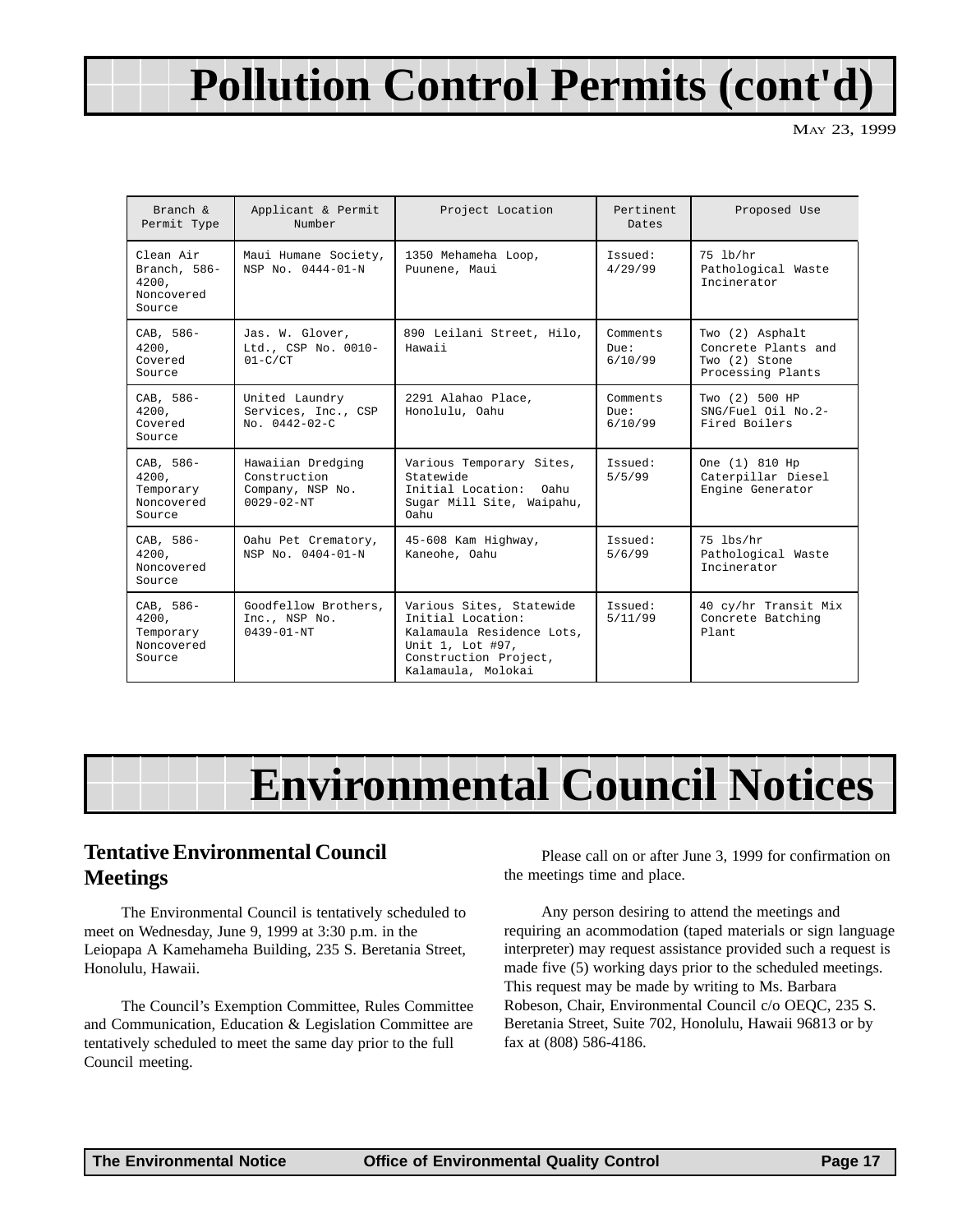## <span id="page-17-0"></span>**Federal Notices**

MAY 23, 1999

#### **Transportation Equity Act (TEA-21) Grants Competition**

Section 221 of the Transportation Equity Act for the 21st Century (TEA-21) established the Transportation and Community and System Preservation Pilot Program (TCSP) which provides funding to states, local governments, metropolitan planning organizations and others for grants/research to investigate and address the relationship between transportation and community and system preservation. Discretionary grants are available to plan and implement transportation strategies to improve the efficiency of the transportation system, reduce environmental impacts of transportation, reduce the need for costly future public infrastructure investments, ensure efficient access to jobs, services and centers of trade, and examine development patterns and identify strategies to encourage private sector development patterns which achieve these goals. FY 2000 is the second year of the TCSP pilot program. Funding for TCSP was authorized at \$25 million per year through FY 2003. Requests for FY2000 grants must be received by **JULY 15, 1999** by the Federal Highway Administration, 300 Ala Moana Boulevard, Suite 3202, Box 50206, Honolulu, HI 96850. For more information, call FHWA at (808) 541-2531 (see 64 F.R. 25098, May 10, 1999, for details).

#### **Princeville, Kapa'a and Kalaheo Radio Service**

The Federal Communications Commission (FCC) has announced that Vetter Communications, Inc. permittee of Station KAWT(FM), Channel 251C, Princeville, seeks reallotment of its channel to Kapa'a. Also, B&GRS Partnership, permittee of Station KAYI(FM), Channel 260C1, Princeville, seeks reallotment of its channel to Kalaheo. If granted, both proposals would leave Princeville without local aural transmission service and provide the communities of Kapa'a and Kalaheo with their first local aural transmission service. For more information, call Nancy Joyner at (202) 418-2180. Comments must be filed on or before **JUNE 21, 1999** (see, 64 F.R. 24566, May 7, 1999, for details).

#### **Rat Inspection User Fees**

As of **JUNE 6, 1999**, the Centers for Disease Control and Prevention (CDC) is requiring user fees for conducting rodent infestation inspection of ships, and issuing Deratting and Deratting Exemption Certificates, upon request, at 11 ports including Honolulu. Call James E. Barrow of CDC in Atlanta, Georgia at (404) 639-8107 or email him at jeb1@cdc.gov (see 64 F.R. 24658, May 7, 1999).

#### **Genetically Modified Organism Permit Issuance:** *Bacillus thuringiensis* **Cry1F Protein in Seeds**

The U. S. Environmental Protection Agency (EPA) has granted an experimental use permit (EUP), effective from **APRIL 5, 1999**, to **MARCH 31, 2000**, to allow the use in Hawai'i and other states, of 4 grams of the insecticidal *Bacillus thuringiensis* Cry1F protein in seeds shipped containing the plant-pesticide (*Bacillus thuringiensis* Cry1F protein and the genetic material necessary for its production (plasmid insert PHI8999) in corn plants) on 134 acres of corn to evaluate the control of various insect pests including the European corn borer. Persons wishing to review this EUP should contact Mike Mendelsohn of EPA's Biopesticides and Pollution Prevention Divsion (7511C), Office of Pesticide Programs, 401 M Street, SW, Washington D.C. 20460, telephone (703) 308-8715, email mendelsohn.mike@epa.gov (see 64 F.R. 24161, May 5, 1999).

#### **Migratory Game Bird Hunting Proposed Rules**

The U.S. Fish and Wildlife Service (FWS) seeks to establish annual hunting rules for certain migratory game birds. The FWS also: prescribes outside limits within which States may select hunting seasons; and requests proposals from Indian tribes that wish to establish special migratory bird hunting regulations on federal Indian reservations and ceded lands. Migratory game bird hunting seasons provide recreation and sustenance; aid federal, state and tribal governments in management of migratory game birds; and permit harvest at levels compatible with migratory bird population status and habitat conditions. For details please see the May 3, 1999, *Federal Register*, at page 23742 (64 F.R. 23742) and send comments for: early season frameworks by **JULY 27, 1999**; late season frameworks by **SEPTEM-BER 7, 1999**; tribal proposals/comments by **JUNE 2, 1999**.

#### **Fish Meetings**

The Western Pacific Fishery Management Council (WPFMC), Scientific and Statistical Committee met on May 18-20, 1999 in Honolulu. For details of what transpired, call WPFMC in Honolulu at (808) 522-8220 (see, 64 F.R. 23606, May 3, 1999).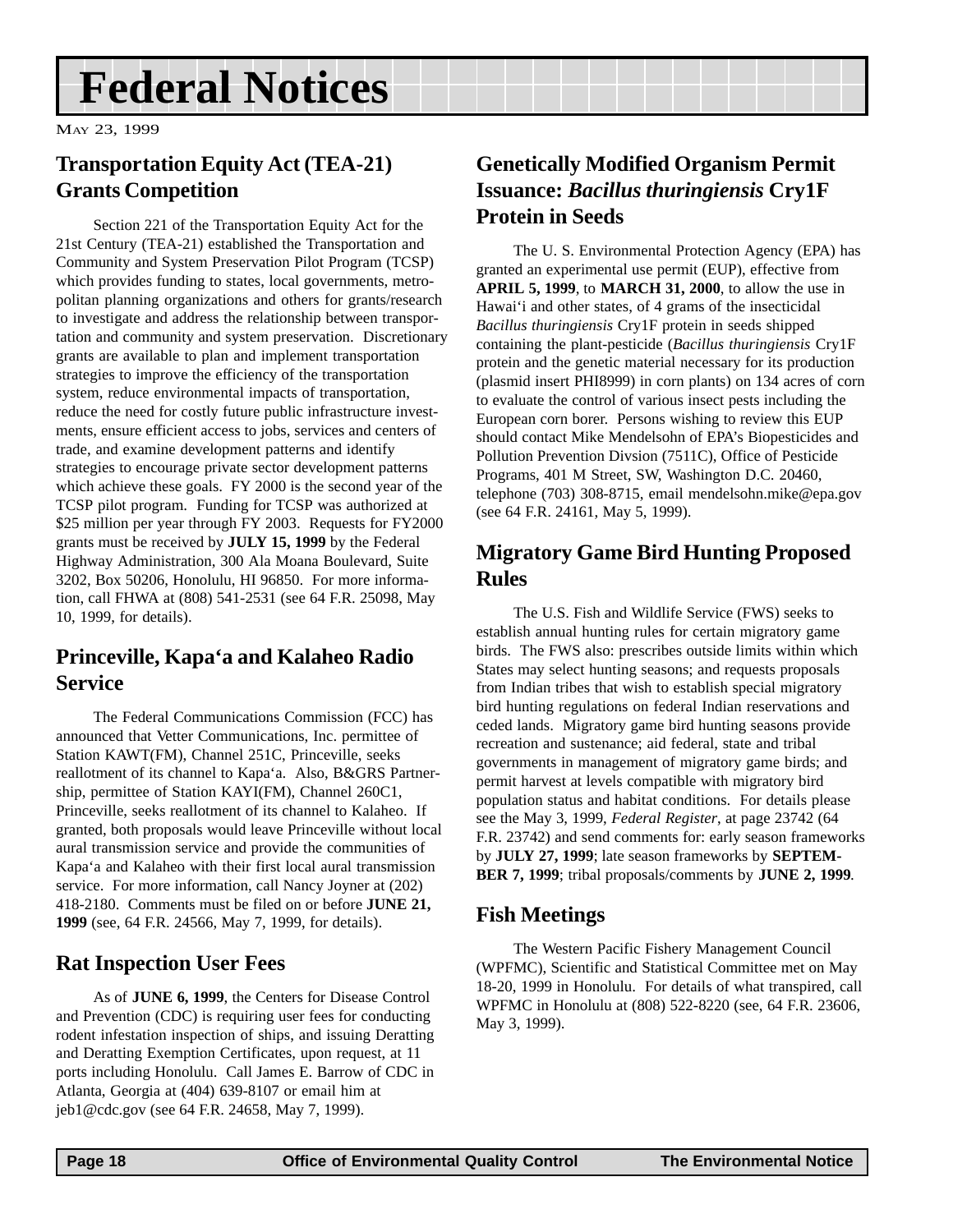

MAY 23, 1999

OEQC prints "Letters of Notice" to encourage public participation in our EIS system. Your views are welcome. We may edit letters due to limited space. The opinions presented do not necessarily reflect those of OEQC.

#### **KECK OBSERVATORY, MAUNA KEA**

*An April 22, 1999 letter from Nelson Ho of the Sierra Club, Hawaii Chapter, highlights concerns regarding the draft EA for the proposed outrigger telescopes at the Mauna Kea Keck Observatory (see the March 23rd, 1999 Environmental Notice). The project was submitted by the UH Institute for Astronomy (IfA). For related information see the EIS prep notice for the Mauna Kea Science Reserve on page XX of this issue. Excerpts of the letter follow:*

#### MISMANAGEMENT

.... Based on the material presented in this DEA, the past 30 years of mismanagement of the Science Reserve by the UH and DLNR, and the 1998 Legislative Auditor's Report on Mauna Kea, Sierra Club believes this ... request should not be processed any further until a new integrated cultural and natural resources master plan has been accepted by the UH Mauna Kea Advisory committee and fully implemented by the UH Board of Regents.

The six proposed telescopes, if built before such a plan is implemented, would violate the spirit and intent of the 1982 master plan, which was written in part to allay the concerns of the public that the astronomy industry would take over Mauna Kea. The propos[al] to add significantly more telescopes to the summit at a time when controversy surrounds the exceeding of the limits of 11 major and 2 minor sized telescopes continues the practice of piecemeal development of Hawaii's most special mountain. IfA knows full well that the [UH Advisory] committee is in the midst of grappling with 30 years of mismanagement issues and public distrust.

... [Page 25 of the 1998 Legislative Auditor's Report on Mauna Kea] stated: "Changes in the political climate, environmental regulations, and increasing public opposition require the University to change it's focus and approach to Mauna Kea or their efforts could be stymied by litigation or a possible moratorium on further development, including improvement of future facilities. Public and community groups will continue to remonstrate until their concerns are met."

The draft EA constitutes a continuation of incremental development which has over the years caused the public to lose confidence in the ability of IfA to manage the mountain properly.

#### ... ADVERSE IMPACTS ON WEKIU BUG HABITAT

It is a known construction practice to use land adjacent to the facility site for temporary storage of building materials, preassembled structural components awaiting

placement, movement of vehicles and crew, etc. all of which further degrade the potential habitat of the complex of endemic biota including the referenced Wekiu insects.

The Legislative Auditor found that the 1983 Mauna Kea EIS was violated - and that document had similar assurances of care and oversight as this DEA regarding protection of the Wekiu bug. (P.24) What specific measures will be undertaken to insure contractor compliance with this DEA's assurances? At the bottom of Puu Hau Oki, the crater floor and walls were bulldozed flat and destroyed as a Wekiu habitat....

#### CUMULATIVE ENVIRONMENTAL IMPACTS

The UH refuses to acknowledge or study limits to telescope development on the mountain, indeed this DEA flaunts the fact that since 1983 "No attempt was made to determine the ultimate capacity of the summit for telescopes..." (p. S-5 [of the draft EA)

How can a complete discussion be conducted and full disclosure made about the cumulative impacts of this proposal without such inquiry? ...

There is inadequate disclosure of the added traffic impacts, construction and post construction activities.... Statistics released to the UH Advisory Committee show that astronomy generated traffic is most of the traffic up the mountain. Construction crews and observatory crews account for 405 vehicles on the summit road per week, well exceeding (3 times the amount) the public's 155 visitor related vehicles.

#### IMPACTS TO NATIVE HAWAIIANS

.... Short term and cumulative impacts of excavation are inadequately discussed. There should be requirements that a qualified archeologist or DLNR personnel be present to oversee all excavation activities in the Science Reserve, including this one. While this DEA states that no known archeological sites have been uncovered during construction within the Science Reserve, there has been no regulatory oversight (personnel) present when excavation was done. Hawaiians have used the tops and sides of cinder cones on and around Mauna Kea for many cultural uses including burials.

In summary, some agency other than IfA should be proposing, reviewing and accepting new development on Mauna Kea. The report of ... [the] Auditor corroborated much of the public criticism and found that the University "did not fulfill its obligations as a responsible leaseholder of conservation land." The audit noted violations of master plans, the environmental impact statement, the original lease, and various rules and regulations.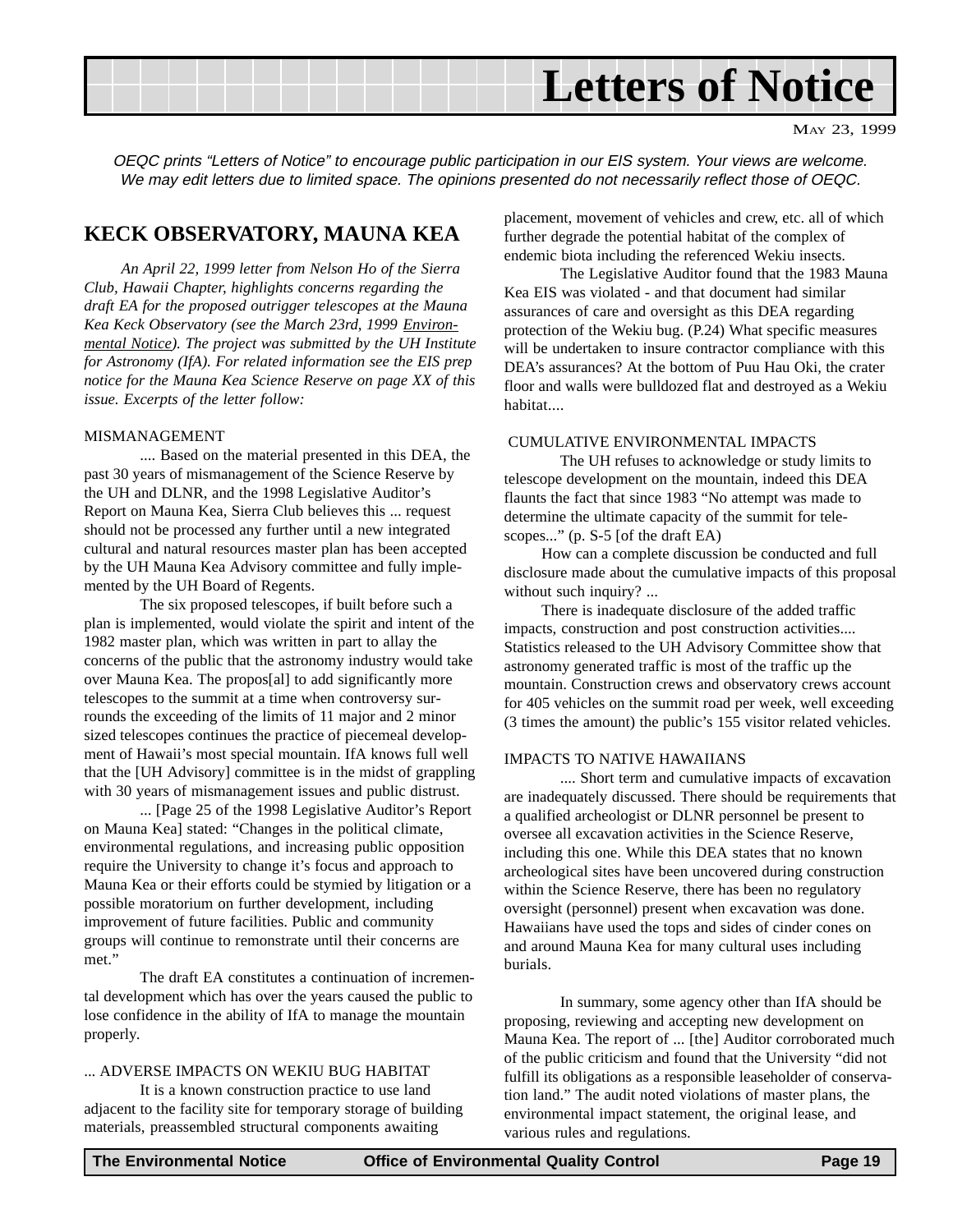### **Surplus Environmental Impact Statements**

OEQC is purging its library of duplicate documents. The following is a list of those items we are discarding. If an item interests you, you may have it free of charge, but you must come in and pick it up. Call ahead to make sure it is still available.

**OAHU**

| Sep 72        |               | OA 107A Nanakuli Planned Development Housing (DEIS)                               |
|---------------|---------------|-----------------------------------------------------------------------------------|
| Sep 78        |               | OA 202A Village Park (DEIS) (Royal Kunia Phase I)                                 |
| Jan 83        | OA 297        | Makai Boulevard Concept, Middle Street to Pier 18<br>(DEIS)                       |
| Jun 85        | OA 344        | Moanalua Road from Pali Momi Street to Aiea<br>Interchange (DEIS)                 |
| <b>Nov 86</b> | OA 366        | Mokuleia Proposed General Plan Secondary Resort Area<br>(DEIS)                    |
| Jan 88        | OA 384A       | Waialua Golf Course (DEIS)                                                        |
| Mar 88        | OA 390        | Chinatown Gateway Plaza (DEIS)                                                    |
| Jan 89        | OA 410        | Kipapa Industrial Park, Central Oahu (DEIS)                                       |
| Jan 89        | OA 407        | Sheraton Makaha Resort Expansion (DEIS)                                           |
| Jan 89        | OA 411        | Ko Olina Phase II, Ewa (DEIS)                                                     |
| <b>Nov 88</b> | <b>OA 412</b> | Waikane Golf Course Project, Vol. I and II (DEIS)                                 |
| Feb 89        | OA 414        | Royal Kunia Phase II (DEIS)                                                       |
| Feb 89        | OA 415        | Hawaii Film Facility Expansion (DEIS)                                             |
| Feb 89        | OA 418        | Kahuku Country Courses at Kahuku, Vol. I & II<br>(Punamano and Malaekahana)(DEIS) |
| Mar 89        | OA 420        | Waikiki Landmark (DEIS)                                                           |
| Mar 89        | OA 422        | Honolulu Corporation Yard Sand Island and Sand Island                             |
|               |               | Park Extension (DEIS)                                                             |
| Feb 89        | OA 424        | Lanikai Flood Control Project (DEIS)                                              |
| Apr 89        | OA 426        | Waahila 180 and Waahila 405 Reservoirs, Manoa<br>(DEIS)                           |
| <b>Jun 89</b> | OA 431        | Kahekili Highway Widening and Interchange (DEIS)                                  |
| <b>Jun 89</b> | OA 432        | Malaekahana Golf Course (Revised FEIS)                                            |
| Sep 89        | OA 438        | Bayview Golf Course Expansion, Kaneohe (DEIS)                                     |
| Sep 89        | OA 441        | Ke'ehi Lagoon Recreation Plan (DEIS)                                              |
| Oct 89        | OA 442        | Alakea/Richard Parking Lot Redevelopment (DEIS)                                   |
| <b>Nov 89</b> | OA 445        | Kawainui Marsh Flood Damage Mitigation Project,<br>Kailua (DEIS)                  |
| Dec 89        | OA 448        | Malulani Sports Complex Koolaupoko (DEIS)                                         |
| Dec 89        | OA 450        | Kapolei Business-Industrial Park, Ewa (DEIS)                                      |
| Feb 90        | OA 460        | Malaekahana, Kahuku Country Courses (Malaekahana),<br>Vol. I and II (DEIS)        |
| Feb 90        | OA 461        | Punamano, Kahuku Country Courses Vol. I and II<br>(DEIS)                          |
| Oct 90        | OA 462        | Honolulu International Airport (DEIS)                                             |
| Apr 90        | OA 464        | Kaahumanu Parking Structure Redevelopment, Honolulu<br>(DEIS)                     |
| Sep 90        | OA 467        | Waikikian Hotel (DEIS)                                                            |
| Aug 90        | OA 468        | Aloha Tower Waterfront (DEIS)                                                     |
| Feb 91        | OA 469        | Ewa Marina, Phase II (DEIS)                                                       |
| Feb 91        | OA 470        | Lualualei Golf Course, Nanakuli (DEIS)                                            |
| Jan 91        | OA 471        | Lihilani Recreational Community, Paumalu and Pupukea<br>Vol. I & II (DEIS)        |
| Mar 91        | OA 476        | Kailua Elderly Housing (DEIS)                                                     |
| Feb 91        | OA 477        | Makaiwa Hills, Ewa, Vol. I & II (DEIS)                                            |
| Mar 91        | OA 478        | Smith-Beretania Parking Lot Redevelopment Project<br>(DEIS)                       |
| Apr 91        | <b>OA 480</b> | Kekaulike Revitalization Project (DEIS)                                           |
| Apr 91        | OA 482        | Waianae Kai Golf Course (DEIS)                                                    |
| Apr 91        | OA 483        | Kawainui Marsh Flood Control Project (DEIS)                                       |
| Mar 91        | OA 485        | Hale O Malia at Waialae-Kahala (DEIS)                                             |
| Mar 91        | OA 488        | Campbell Drainage Channel, Ewa (DEIS)                                             |
| Apr 91        | OA 491        | Smith-Maunakea Housing, Honolulu (DEIS)                                           |
| Dec 91        | OA 493        | Kapolei Sports and Recreation Center (DEIS)                                       |
| Oct 91        | OA 496        | Pawaa Redevelopment Master Plan, Honolulu (EIS)                                   |
| Jun 92        | OA 496        | Pawaa Redevelopment Project (DEIS)                                                |
| Jul 92        | OA 496        | Pawaa Redevelopment Project (Addendum)                                            |

| Aug 93  | OA 496         | Pawaa Redevelopment Project (Revised DEIS)                                              |
|---------|----------------|-----------------------------------------------------------------------------------------|
| Jul 91  | OA 497         | Hilton Hawaiian Village, Kalia Tower (DEIS)                                             |
| Feb 92  | OA 501         | Marine Education & Training Center & Public Boat<br>Launch Facility, Sand Island (DEIS) |
| Feb 92  | OA 502         | La'ie Development Plan Amendments (DEIS)                                                |
| Mar 92  | OA 503         | Kailua Gateway Development (DEIS)                                                       |
| Aplr 92 | OA 506         | Liliha Civic Center, Honolulu (DEIS)                                                    |
| Oct 92  | OA 510         | Luinakoa Partners Residential Subdivision (DEIS)                                        |
| Oct 92  | OA 511         | Hauula 180 Reservoir and Booster Station (DEIS)                                         |
| Dec 92  | OA 512         | Oahu Livestock Agricultural Park (DEIS)                                                 |
| Jan 93  | OA 513         | Wahiawa Lands Developments (DEIS) Vol I & II                                            |
| Dec 92  | OA 514         | Mariculture Research & Training Center (DEIS)                                           |
| Mar 93  | OA 517         | Heeia State Park Master Development Plan (DEIS)                                         |
| Mar 93  | OA 518         | Hale Kewalo Rental Housing Mixed-Use Development<br>(DEIS)                              |
| Aug 93  | OA 519         | East Mamala Bay Wastewater Facilities Plan (DEIS)                                       |
| Aug 93  | OA 519A        | East Mamala Bay Wastewater Facilities Plan (Appendix<br>A)                              |
| Oct 93  | OA 521         | Waikiki War Memorial Park and Natatorium (DEIS)                                         |
| Aug 93  | OA 522         | New Manoa Public Library (DEIS)                                                         |
| Dec 93  | OA 524         | Makiki-Tantalus State Park Master Plan & Makiki                                         |
|         |                | Forestry Facilities (DEIS)                                                              |
| Mar 94  | OA 525         | Kailua 272 Reservoir (DEIS)                                                             |
| Jun 94  | OA 526         | Nanakuli New Public Library (DEIS)                                                      |
| Sep 94  | OA 528         | Barbers Point Harbor Basin Expansion, Pier and Storage                                  |
|         |                | Yard Improvements (DSEIS)                                                               |
| Sep 94  | OA 529         | Nanakuli III Elementary School (DEIS)                                                   |
| Jan 95  | OA 530         | East Kapolei Project (DEIS)                                                             |
| Jan 96  | OA 530         | East Kapolei Project Revised Vol. 1 & 2 (DEIS)                                          |
| Jan 95  | OA 531         | Hawaii Convention Center (DEIS)                                                         |
| Sept 95 | OA 532         | Hawaii Institute of Marine Biology Marine Laboratory<br>and Support Facilities (DEIS)   |
| Sep 95  | OA 533         | Ewa Development Projects - Off-Site Water System<br>(DEIS)                              |
| Oct 95  | OA 534         | Makaha 242 Reservoir No. 2 (DEIS)                                                       |
| Oct 95  | OA 535         | Ka Iwi State Park Master Plan (DEIS)                                                    |
| Oct 95  | OA 536         | Koolaupoko District Courthouse Site Selection Study<br>(DEIS)                           |
| Jan 96  | OA 537         | Manana and Pearl City Junction Development (DEIS)                                       |
| Sep 96  | OA 539         | Queen's Beach Golf Course (DEIS/SMA)                                                    |
| Jul 95  | OA 540         | Ewa by Gentry East Offsite Drainage Plan (DEIS)                                         |
| Jan 97  | OA 541         | Amfac Commercial and Park (DEIS)                                                        |
| Mar 97  | OA 542         | Aiea Sugar Mill Project (DEIS)                                                          |
| Oct 97  | OA 543         | Voyager Submarines Hawaii Artificial Reef Installation<br>(DEIS)                        |
| Mar 98  | OA 544         | Central Oahu Regional Park (DEIS)                                                       |
|         |                | <b>HAWAII</b>                                                                           |
| May 85  | <b>HI 180A</b> | Mauna Lani Resort Revised Master Plan (DEIS)                                            |

| Apr 86 |         | HI 185A Kaupulehu Resort (DEIS)                     |
|--------|---------|-----------------------------------------------------|
| Jul 86 | HI 187  | 'O'OMA II (DEIS)                                    |
| Dec 86 | HI 191A | Awake'e Resort (DEIS)                               |
| Sep 87 | HI 196  | South Kohala Resort (DEIS)                          |
| May 88 | HI 199  | Keahole Airport Master Plan (DEIS)                  |
| Oct 88 | HI 202  | Hilo Wastewater Treatment and Conveyance Facilities |
|        |         | (DEIS)                                              |

Jul 88 HI 204 New Hilo Judiciary Complex (DEIS) New Konawaena Elementary School Site Selection (DEIS) Feb 89 HI 212 Circle K Convenience Store Project (DEIS)